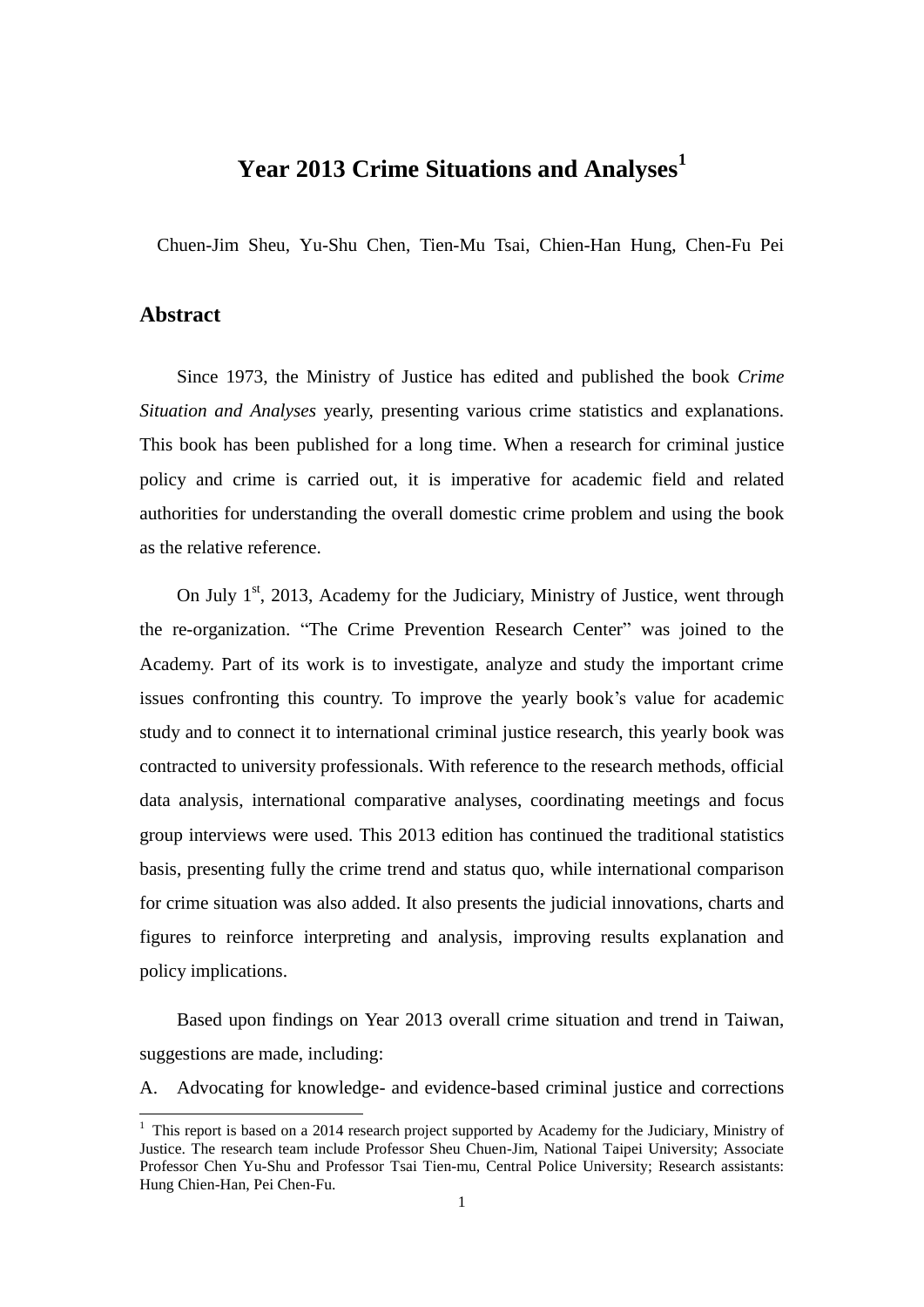policies.

- B. Providing appropriate treatment measures for gender consciousness and needs.
- C. Emphasizing special needs of elderly criminals and treatment measures for incarcerated, elderly prisoners.
- D. Putting more concerns on the schedule 2 and 3 drug issues and policies' effectiveness.
- E. Enhancing medical and rehabilitative policy for schedule 1 drug abusers.
- F. Watching closely the prevention strategies for drunk driving and hit-and-run accidents.
- G. Improving crime statistics and prevention for food and drug crimes.
- H. Making prevention and treatment guidelines based upon finding on juvenile crime trends.
- I. Enhancing the network connection for crime victims.
- J. Reducing continually lawsuit abuse and reinforcing diversion to save judicial and corrections resources.

**Key words: the entire criminal cases, specific crime, recidivist, crime treatment, innovation for justice issues.**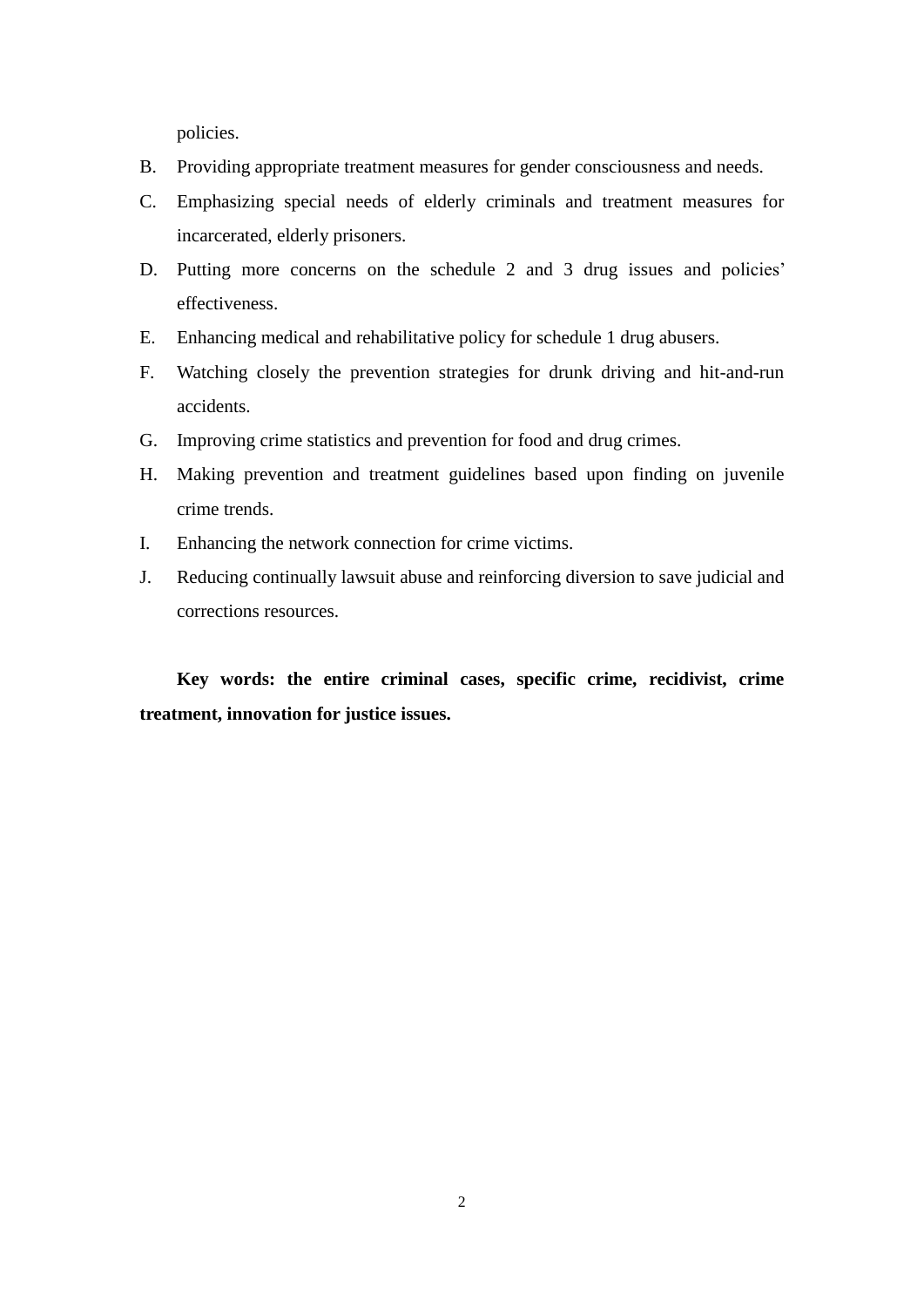### **Introduction**

Since 1973, Ministry of Justice has edited and printed the book *Crime Situation and Analyses*, presenting various crime statistics and explanations. It has been published for a long time. When a research for criminal justice policy and crime is carried out, it is imperative for academic field and related authorities for understanding the overall domestic crime problem and using the book as the relative reference.

On 1<sup>st</sup> July, 2013, the Academy for Judiciary of Ministry of Justice went through the reorganization. "Crime Prevention Research Center" was joined to the Academy. Part of its work is to investigate, analyze and study the important crime issues confronting this country. To improve the yearly book's value for academic study and to connect it to international criminal justice research, this yearly book was contracted to university professionals. With reference to the research methods, official data analyses, international comparative analyses, coordinating meeting and focus groups interviews were used. This 2013 edition has continued the traditional statistics basis, presenting fully the crime trend and status quo, while international comparison for crime situation was also added. It also presents the judicial innovations, charts and figures to reinforce interpreting and analysis, improving results explanation and policy implications.

*The 2013 Crime Situation and Analyses* consisted of seven chapters. Chapter 1 presents the data, which were provided by the Criminal Investigation Bureau (CIB), National Police Administration (NPA), Ministry of Justice (MOJ) and Ministry of Health and Welfare (MOHW). The ten-year crime trends also are analyzed. The results also compared with those of US, UK, and Japan. Chapter Two deals with the treatment of crime, including investigation, prosecution, trial, corrections, rehabilitation and judicial mutual assistance across Taiwan straits and internationally. Chapter Three states the juvenile issues, such as the crime committed by children and juveniles and the analyses of crime causations. Chapter Four analyzes trends and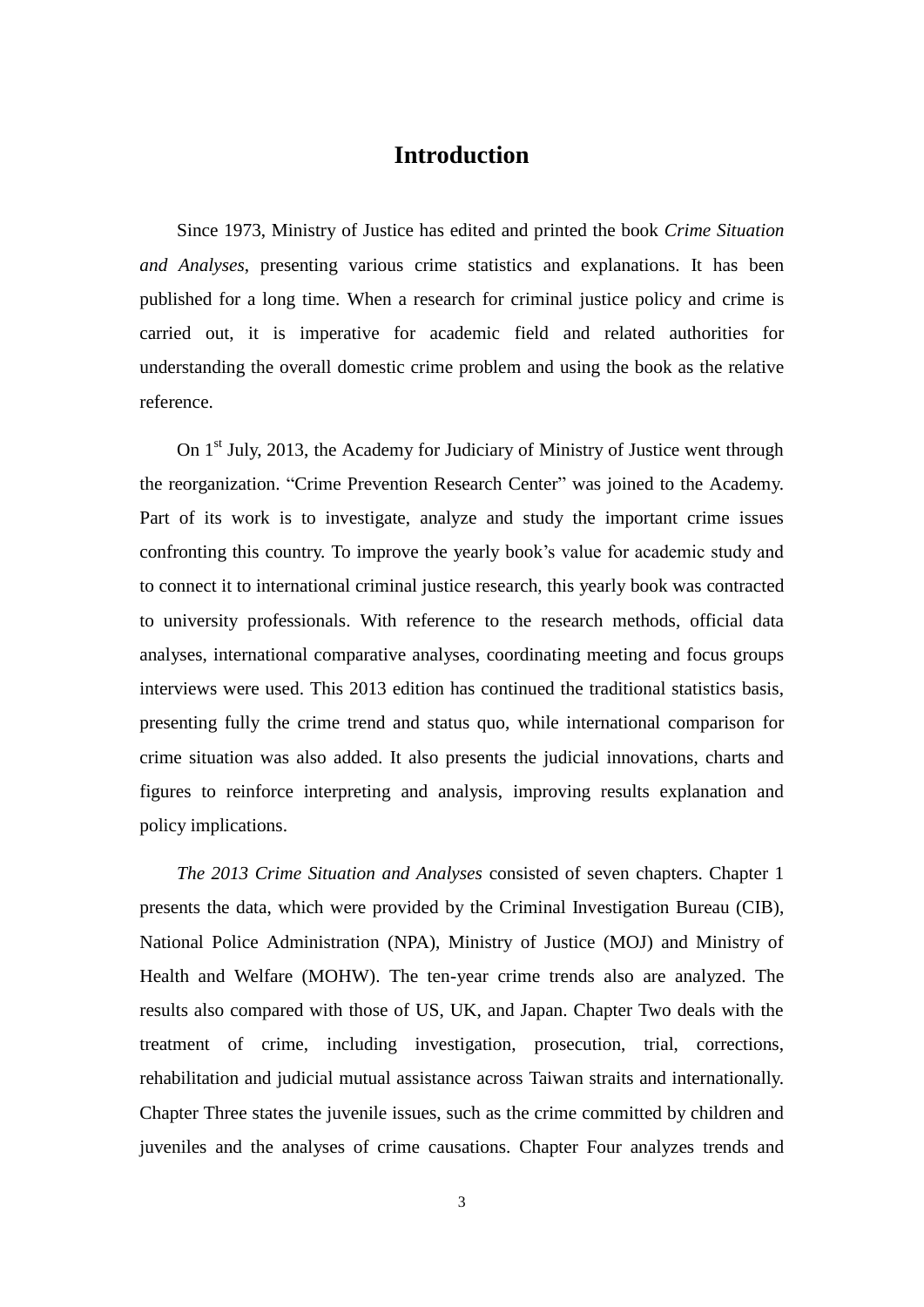treatments for specific offenders, including female offenders, drug crime offenders, elderly offenders, foreign offenders and recidivists. Chapter Five describes protection measures on crime victims, including the system of victim protection, compensation for crime victims, and protection services for victims. Chapter Six describes the innovations of the legal system, including the innovated measures for prosecution, corrections, judicial protection, actions against corruption, and international and cross-strait legal issues. Chapter Seven summarizes findings and suggestions for policy.

#### **Year 2013 and crime trend for the past 10 years.**

This chapter describes data obtained from NPA, MOJ, MOHW, and other agencies, including crime cases, crime rate, number of suspects, offenses cleared and related statistics for understanding the crime trend in the past 10 years. Different agencies may have different data sources or legal definitions. Especially the NPA used "the entire criminal cases", which term refers to all criminal cases reported to police agencies. NPA focuses on categorized statistics in accordance with the "crime type", that is different from what MOJ used. MOJ's data are categorized according to "general criminal law" and "special criminal law". The characteristics of crime situation in Year 2013 are described below.

#### **A. The entire criminal cases reached the recorded low.**

In terms of recorded entire criminal cases by all level police agencies, the crime rate increased by 6.28% from 2004 to 2005; in contrast, it reduced between 2005 and 2013. In 2013, 298,967 cases were recorded, which is the lowest; whereas 555,109 cases were recorded in 2005, which is the highest. The major crime types in the past 10 years are endangering the public safety, drug crimes, theft and fraud.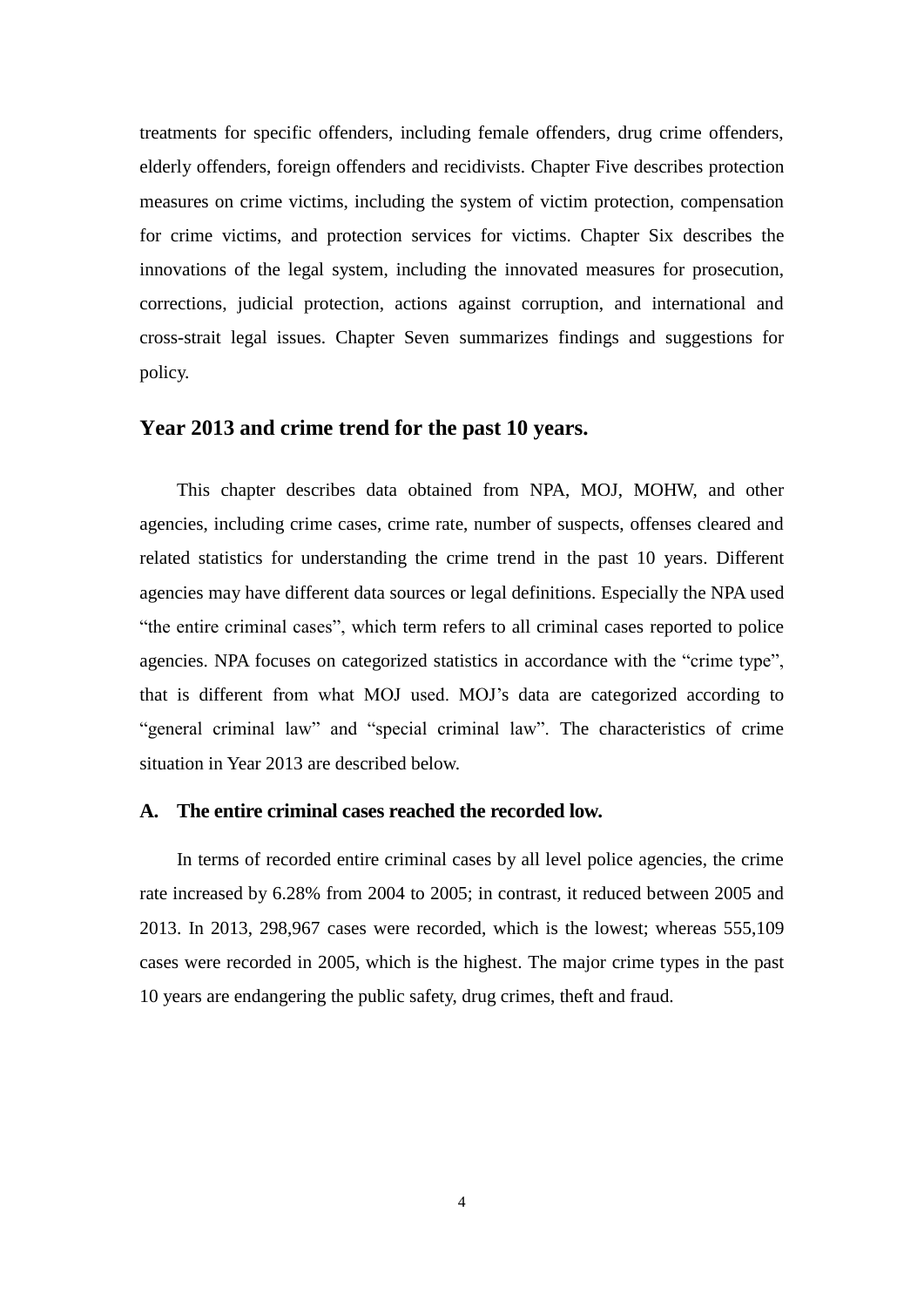

**Figure 1-1 The entire criminal cases in the past 10 years**

# **B. Major Offenses against Pubic Safety are drunk driving and hit-and-run accidents.**

From 2004 to 2013, the number of suspects for offenses against public safety has increased dramatically, especially drunk driving and hit-and-run accidents (it increased by 17.59% compared to 2012 and 1.16 times compared to 2004). Regarding drunk driving, a total of 62,228 offenders ranked the top (it increased by 17.5% in 2013 and 3.04 times higher than 2004). Regarding to the hit and run accidents, a total number of 4,189 in 2002 ranked the top (it increased by 4.65% than that in 2001 and 3.04 times compare to 2004). In 2013, the number of suspects for hit and run accidents decreased as 3,988 suspects were arrested (it reduced by 4.80% compared to 2013).

#### **C. The downward trend for number of suspects for drug crime.**

Number of cases violated the Drug Law recorded by all level police agencies has shown a downward trend since 2008, with the exception of 2009 and 2010. From 2009 to 2010, cases regarding the drug law violation increased by 7.58%. Among these years, 52,835 in 2007 ranked the highest, while the lowest number was 40,130 in 2013 (it reduced by 8.80% compared to 2012, and by 24.05% compared to that in 2007).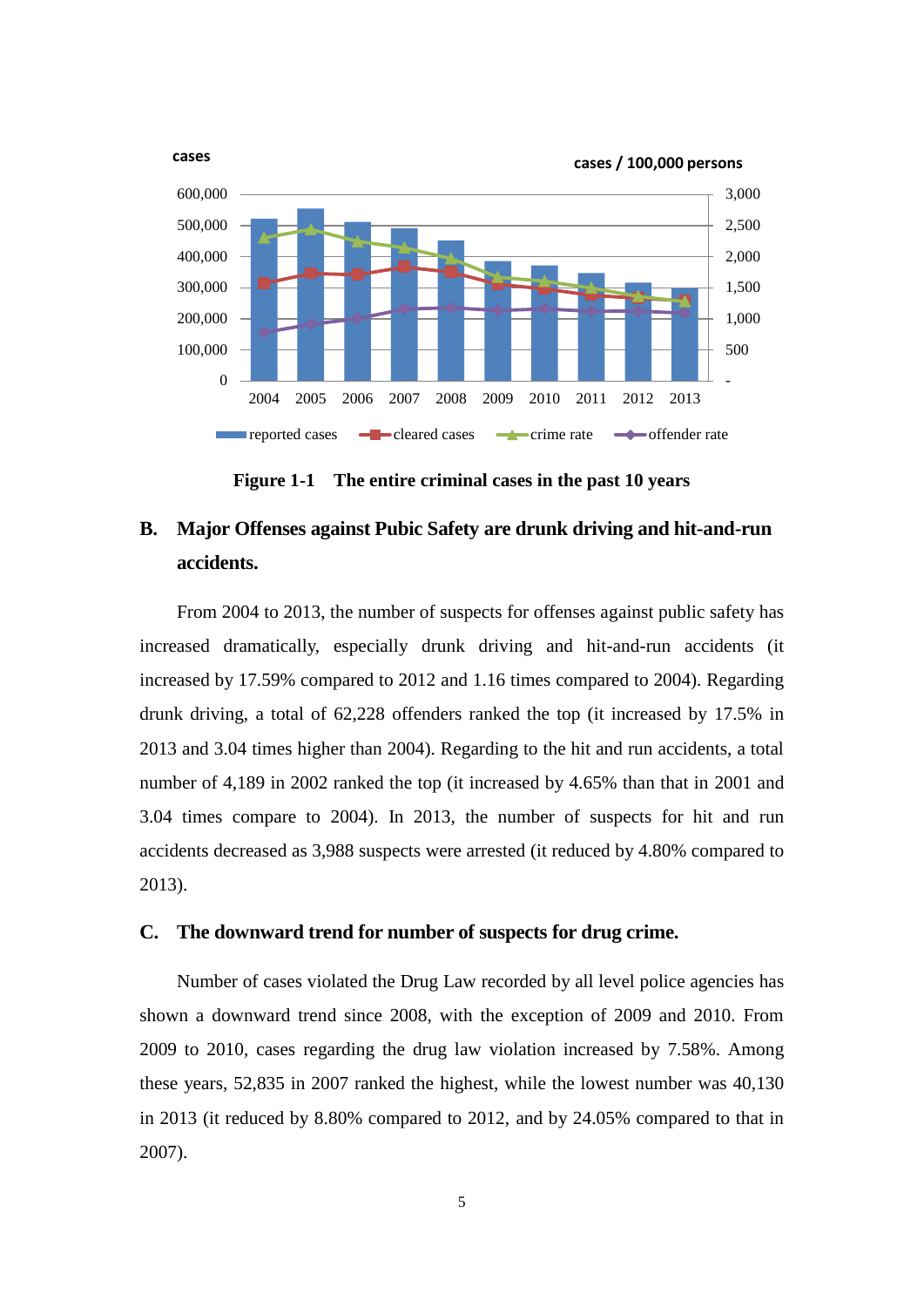

**Figure 1-2 Trend for the drug law violation in the past 10 years**

#### **D. The number of thefts shows a downward trend.**

Theft cases recorded by all level police agencies have gradually decreased since 2004 with 330,320 cases. In 2013, 82,496 theft cases ranked the record low. Among them, auto vehicle thefts decreased dramatically as it reduced by 87.11% compared to that in 2004. Motorcycle thefts decreased by 86.01% and larceny reduced by 53.44%.

#### **E. Downward trend for fraud in the past 6 years.**

Fraud cases recorded by all level police agencies between 2004 and 2005 increased to 43,023 cases which is the highest. From 2008 to 2013, it has shown a decreased downward trend to 18,772 cases, which is the lowest.

### **F. Major crime rates all show a downward trend among Taiwan, Japan, UK and US.**

Major crime rates have decreased among lots of countries from 2002 to 2011. Comparing to crime in year 2002, Taiwan dropped by 38.03%, Japan by 48.24%, UK by 37.61%, and the USA by 20.12%. In terms of crime rate in 2011 per 100,000 of national population, the figure of 1,325 in Taiwan is higher than 1,159 in Japan, but lower than 7,091 in UK and 3,295 in the USA. With regard to offences cleared, Taiwan ranked the top among other nations. The clearance rate of the USA remains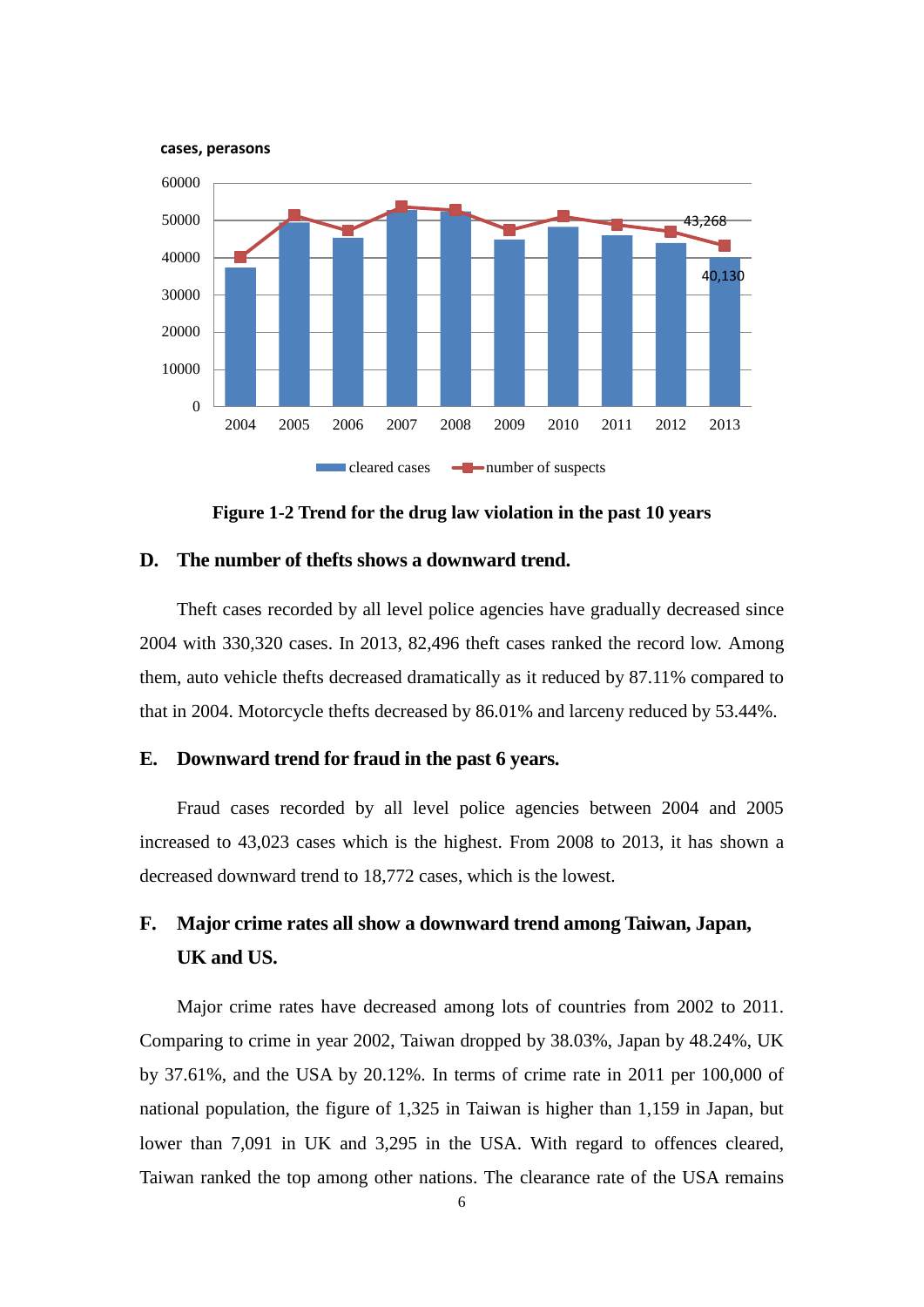stable. However, the other 3 nations increase. Especially, Taiwan's clearance rate s has grown about 35.37% from 2002 to 2011.



**Figure 1-3 Crime rate trend for major crimes among 4 nations** (**2002-2011**)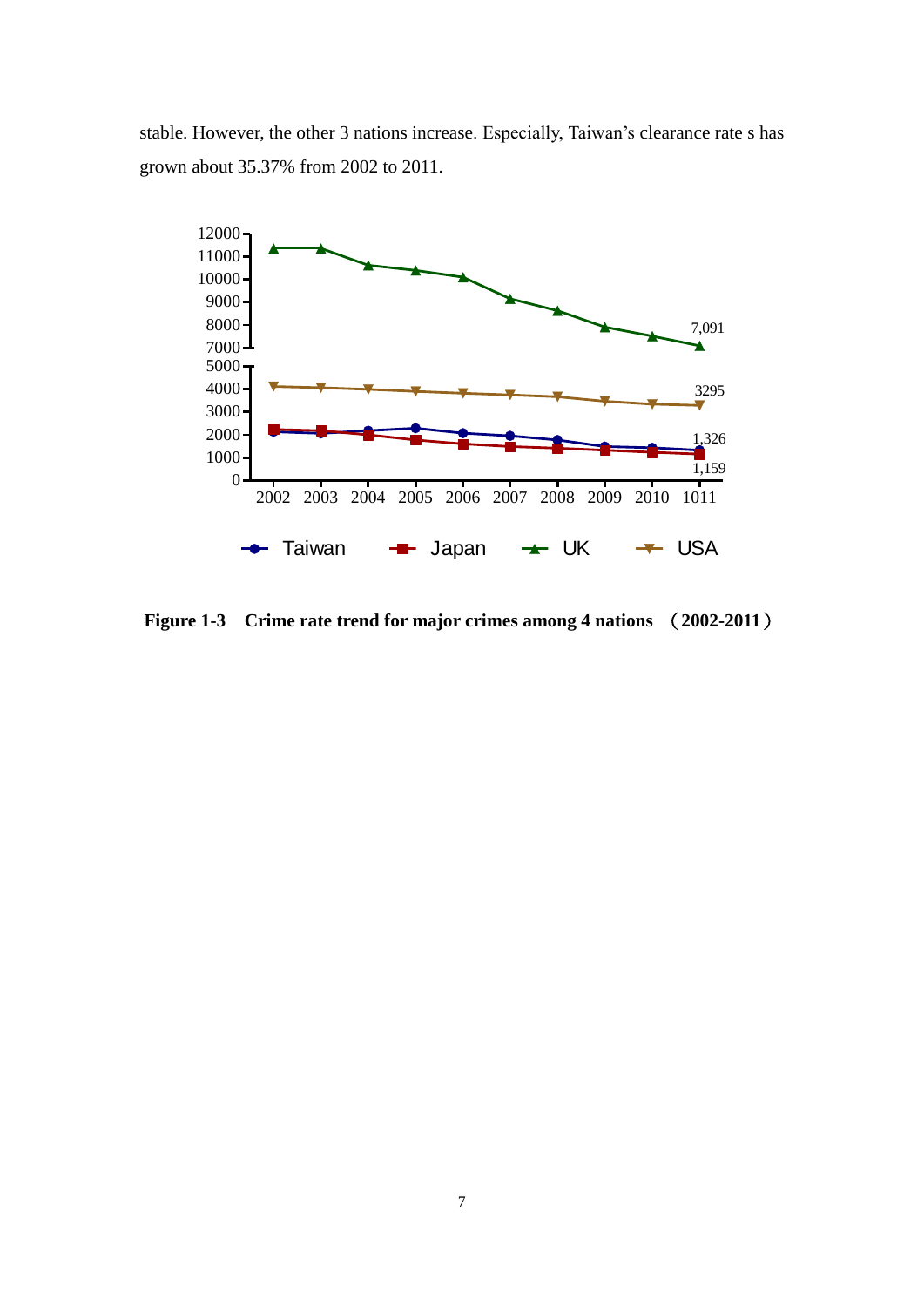### **Dispositions of crime in criminal justice process**

This chapter will describe crime investigation, prosecution, trial and corrections to explore the overall trend of crime treatment and the results for 2013. The offender characteristics incarcerated in institutions are also presented. Figure 2-1 indicates the results of each criminal procedural stage:



**Figure 2-1 2013 Statistics for dispositions of crime in criminal process**

**A. Newly lodged cases were the second lowest in the past 5 years. Police agencies brought in most suspects for further investigation by the prosecutors. Major crime types are offenses against public safety and offenses against drug laws.**

The total number of newly lodged criminal cases in 2013 from district prosecutors offices was 394,348 cases, the second lowest in the nearly 5 years. Among newly lodged cases in 2013, 90,028 cases are offenses against public safety (accounting for 30.05%) ranking the top, 47,796 for assaults (accounting for 15.95%),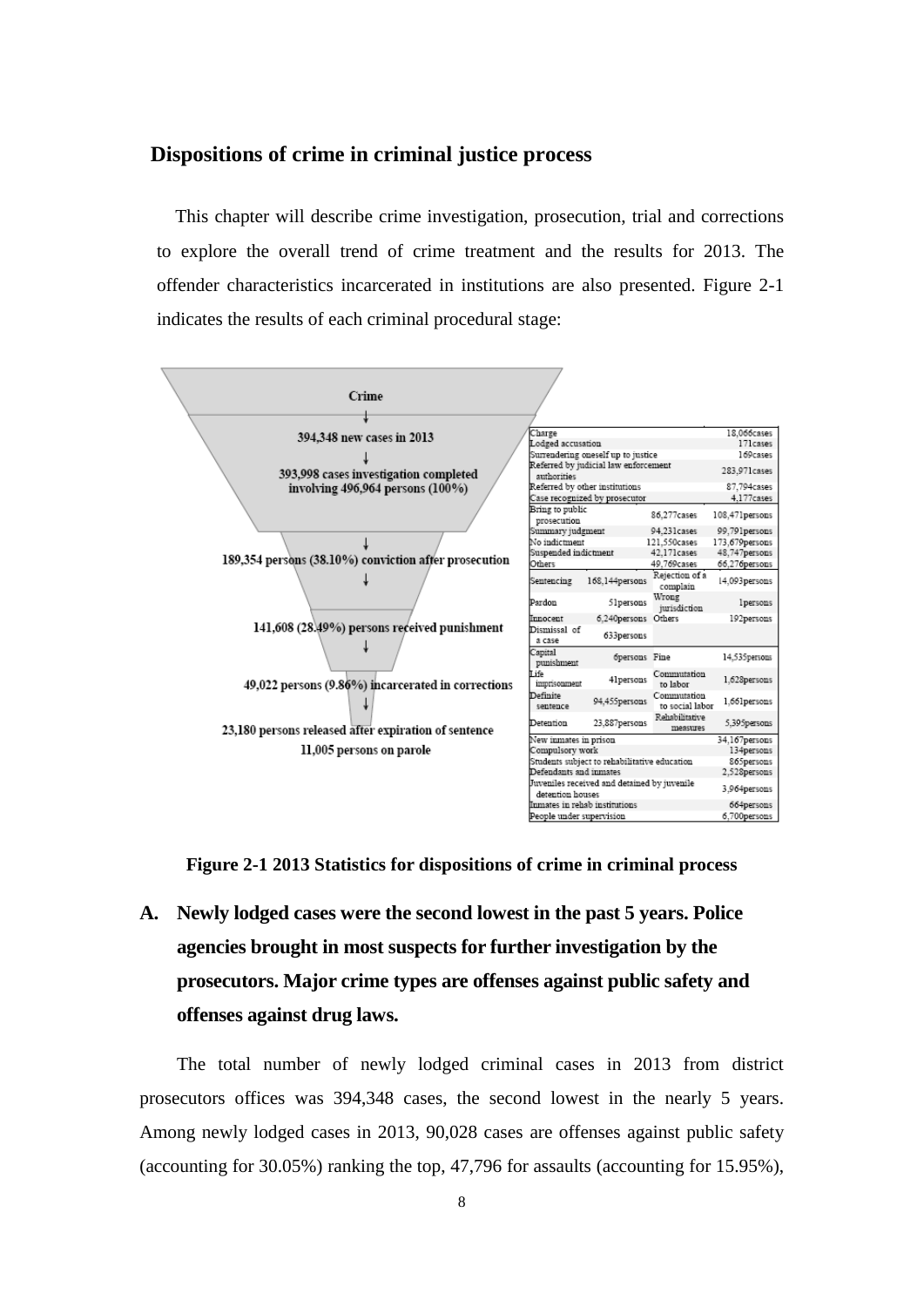38,657 cases of theft (accounting for 30.05%) and 35,946 cases of fraud (accounting for 12.00%). With reference to special criminal law, mostly are cases violating the drug laws in 2013, which are 66,712 (70.44%).



**Figure 2-2 Newly lodged cases in district prosecutor offices in the past 5 years**

### **B. After investigation is completed, no prosecution ranked the top, summary judgments the second.**

In the past few years, district prosecutor offices have tried to reduce indictments for conclusion of investigation, and increased the referral of summary judgment as well as suspended prosecution. Since 1998, the number of closed cases has maintained around 400,000 cases every year and the number of defendants has been around 500,000. In 2013, cases of conclusion of investigation in district prosecutor offices was the second lowest, it is little bit higher than the ones in 2012.

There are 393,998 cases of completed investigation in 2013, while the number of suspects involved is 496,964. Among them, 121,550 cases (30.85%), involving 173,679 persons (34.95%), leaded to no indictment, ranking the top. The second is referral to summary judgment of 94,231 cases (23.92%) and 99,791 persons (20.08%). There are 86,277 cases (21.90%) and 108,471 persons (21.83%) are indicted as result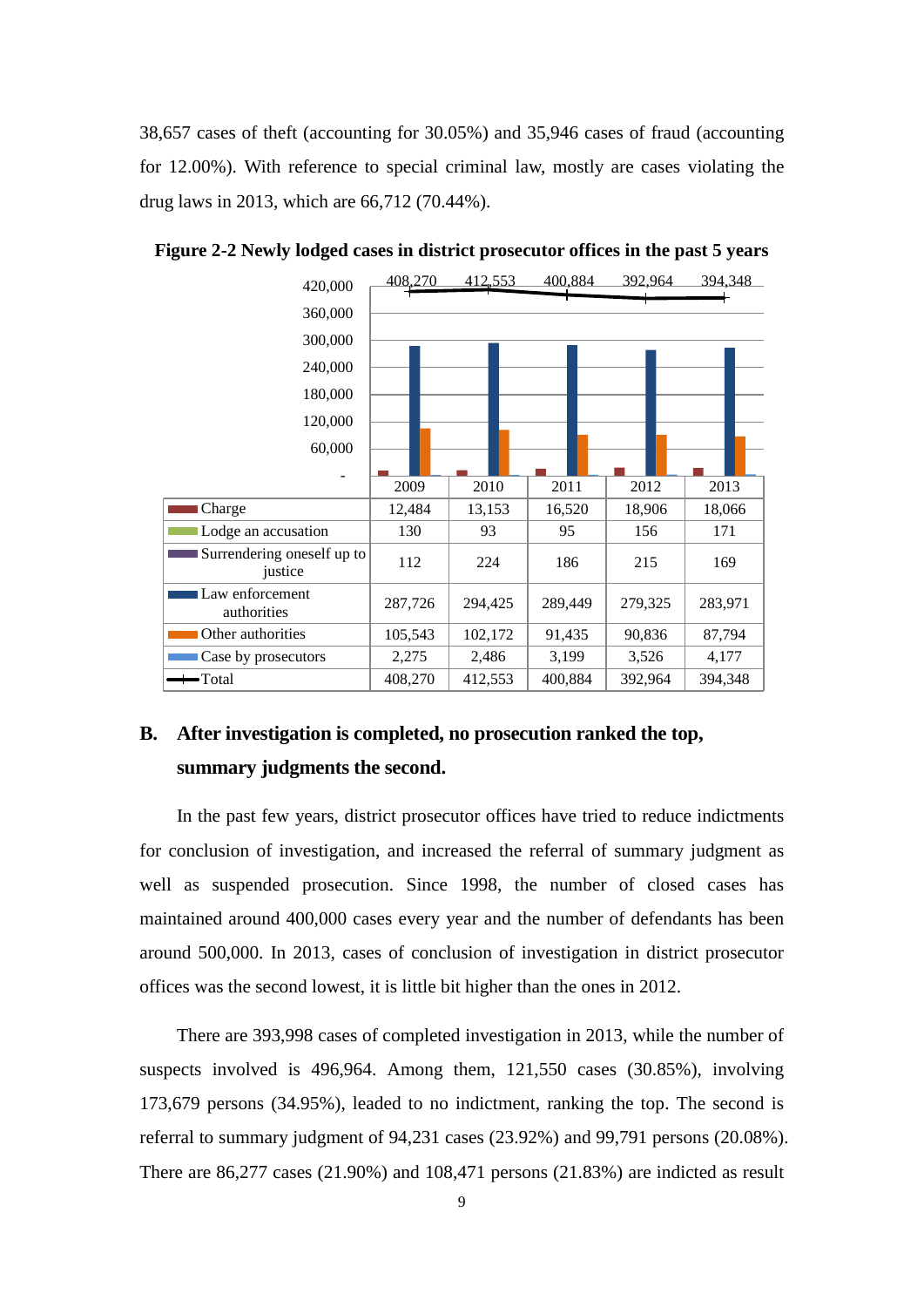of the investigation. There are 42,171 cases of suspended prosecution (10.70%) and 48,747 persons involved (9.81%). In recent years, the cases and the number of persons of deferred (or suspended) prosecution have grown gradually. There are 32,164 cases (39,977 persons) in 2008, 42,171 cases (48,747 persons) in 2013. The suspended prosecution has become an important criminal justice policy. The number of persons who have not been indicted gradually increased as well. The year 2012 ranked the first, and 2013 comes after. In 2013, there are 121,550 (accounting for 30.85% of total cases).



**Figure 2-3 Cases of completed investigation in district prosecutor offices in the past 5 years.** 

### **C. The number of suspects indicted accounted for 40~45%, mostly for endangering public safety and violating the drug law**

In the past 5 years, the number of suspects indicted after completed investigation accounted for 40~45% of all suspects. In 2012, 203,760 (41.17%) were prosecuted while there were  $208,262$  (41.91%) in 2013. In terms of the crime type, the top 4 crime types in 2013 were offenses against the public safety with 56,075 persons (26.93%), violation of drug law with 40,305(19.35%), theft with 23,169(11.12%), and assault with 20,004 (9.61%), respectively.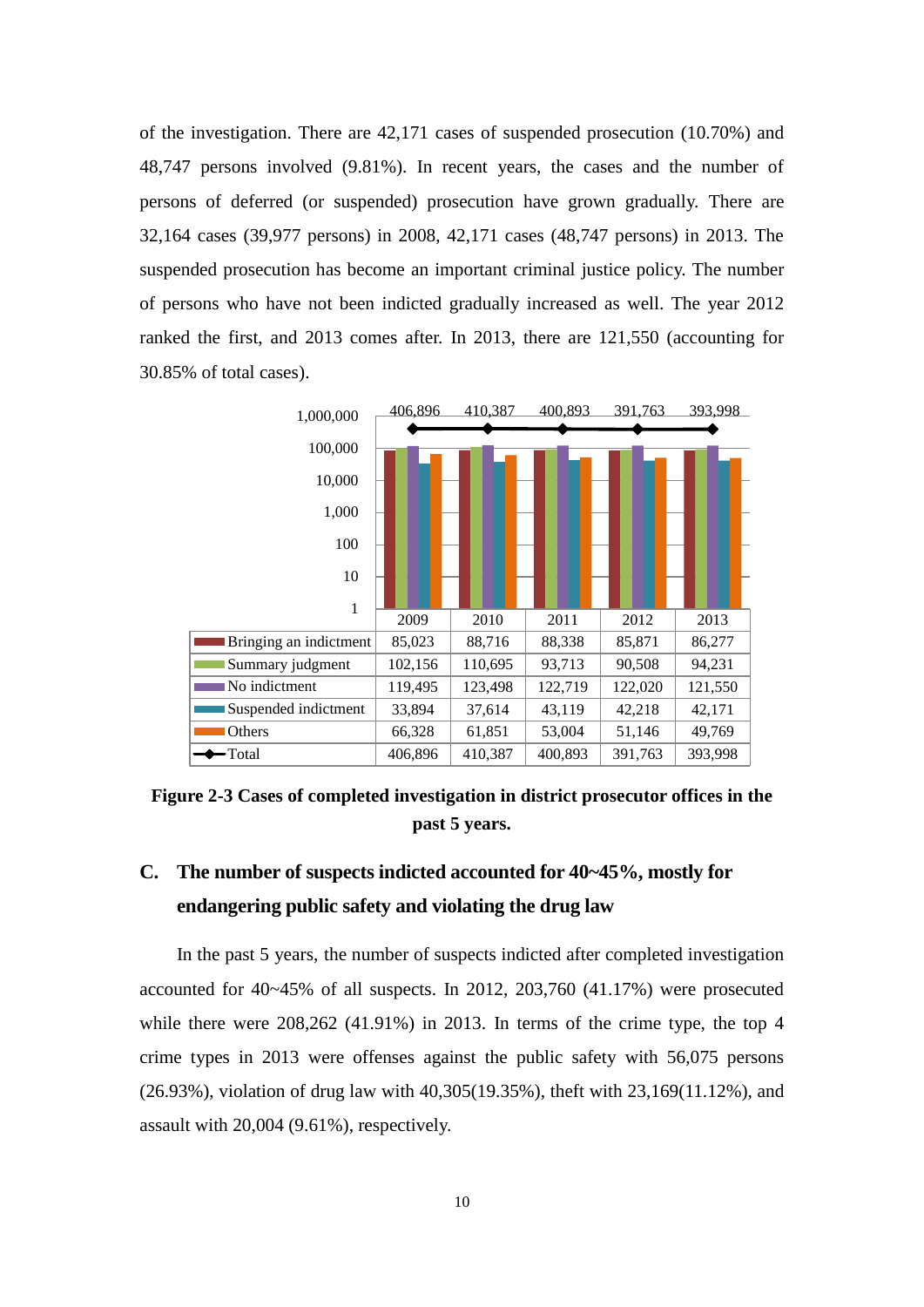# **D. Prison overcrowding is a major problem, and most are short-term incarcerated prisoners.**

Regarding the number of persons in prisons in the past few years, 53,965 persons in the end of 2007 was the lowest; in contrast, 66,106 persons in the end of 2012 was the highest. Among these prisoners, 11,513 were excessive, accounting for 21.10%. In the end of 2013, 64,797 persons were incarcerated, 10,204 were excessive, accounting for 18.69%.

Most prisoners were sentenced to imprisonment under 6 months, or sentenced to imprisonment under 6 months but commutable into fine. That two kinds of sentences accounted for about 57%~65% among all incarcerated persons. Actually, there are around 80% who received short-term sentences of under-1 year incarceration. For short-term prisoners, incarceration damages their social relations, makes them difficult to return to the society and harm family relationship. It also results in a negative effect – it is not enough time to learn what is good, but it is enough to learn what is bad. As a result, how to apply effectively the "alternative treatment" to solve the prison overcrowding is an imperative issue for a sound criminal justice policy.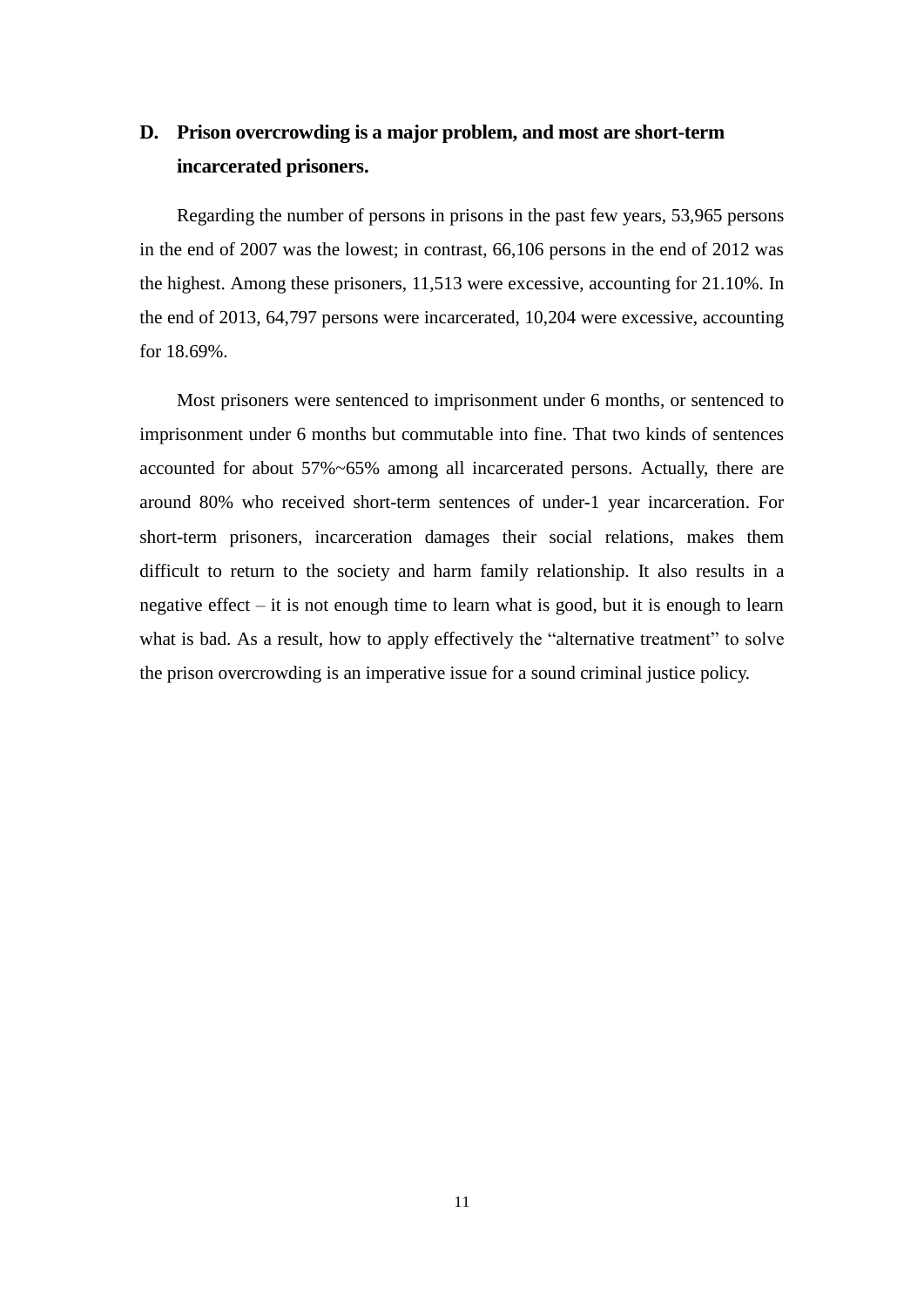

**Figure 2-4 Prisoners in correctional institutions in the past 10 years.**

### **E. Keeping promoting community treatment, allowing offenders to maintain normal social life.**

Community correction treatment aims to place offenders in their communities, allowing them to maintain normal social life, adopting probation or providing community services and other kinds of service. Offenders can ameliorate their bad habits in their familiar communities, prevent reoffending, and maintain social security. A variety of different treatments can help ex-convicts to restore once damaged social relations. Currently, our community adult correction includes suspended prosecution with community treatment, conditional probation with community treatment, probation under protective measures, parole under protective measures and serving social labor. 11,807 persons in 2013 are newly lodged probation under protective measure; 4,532 persons received probation under protective measure; 23,135 persons received deferred prosecution with community services, and 13,683 persons are serving social labor. That indicated probation officers' working focus has shifted from traditional probation to deferred prosecution and social labor.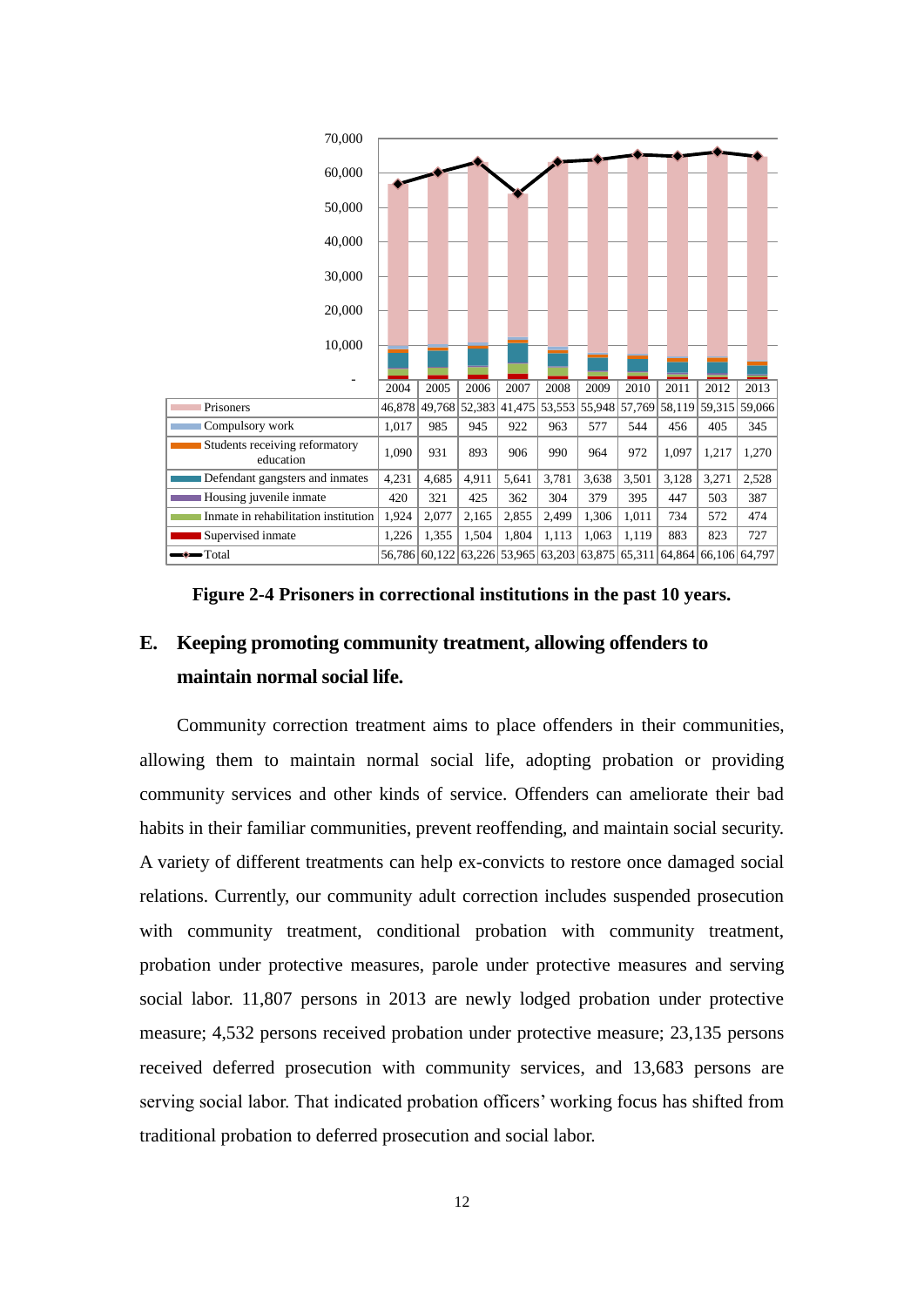## **F. Continually promoting aftercare work, helping ex-prisoners to regenerate through their own efforts**

After-care services aim to protect persons who get out of prison, helping them to regenerate through their own efforts, adapting to social life, prevent reoffending and maintaining society security. At present, Taiwan adopts three ways –direct protection, indirect protection and temporary protection –to help ex-prisoners regenerate through their own efforts. There were 7,259 new after-care cases in 2013. Among them, 1,985 (27.35%) clients applied services by themselves, 5,274 (72.66%) protection services were applied by prosecutors, parole officers or staff in prison. Totally, there were 79,193 times/persons in 2013. Indirect protection, such as helping them to get a job (1,627 persons) and visiting (45,120 persons), are the most frequent, accounting for 83.19% (65,882 times/person). The second is direct protection -- to place them in the manufacture sector (450 times/persons) and provide skill training (2,054 times/persons). There is a total of 9,690 (12.24%) times/persons. Finally, providing travelling fees, board and lodging expenses and small amount of loan and accommodating 3,621people accounts for 4.57%.

# **G. Keeping promoting international and Cross-Strait mutual assistance in criminal justice, extraditing and repatriating cross-border criminals.**

Taiwan has signed mutual assistance agreements in criminal justice with USA, Vietnam, Philippine and China. In terms of the domestic laws and acts, it is necessary to modify the Extradition Law, and draft the new law on mutual assistance agreement in criminal justice. For the individual criminal case, it is also necessary to work under the mutual assistance agreement. Through abovementioned efforts, it is believed that we can gradually perfect the mutual criminal justice assistance mechanism internationally and across the Taiwan Strait. Taiwan can fulfil its duty as a member of international community, helping to maintain the international judicial order.

#### **H. Characteristics of prisoners in institutional treatment are listed below**

- 1. 10% of female prisoners.
- 2. Highest proportion of education background for prisoners is junior and high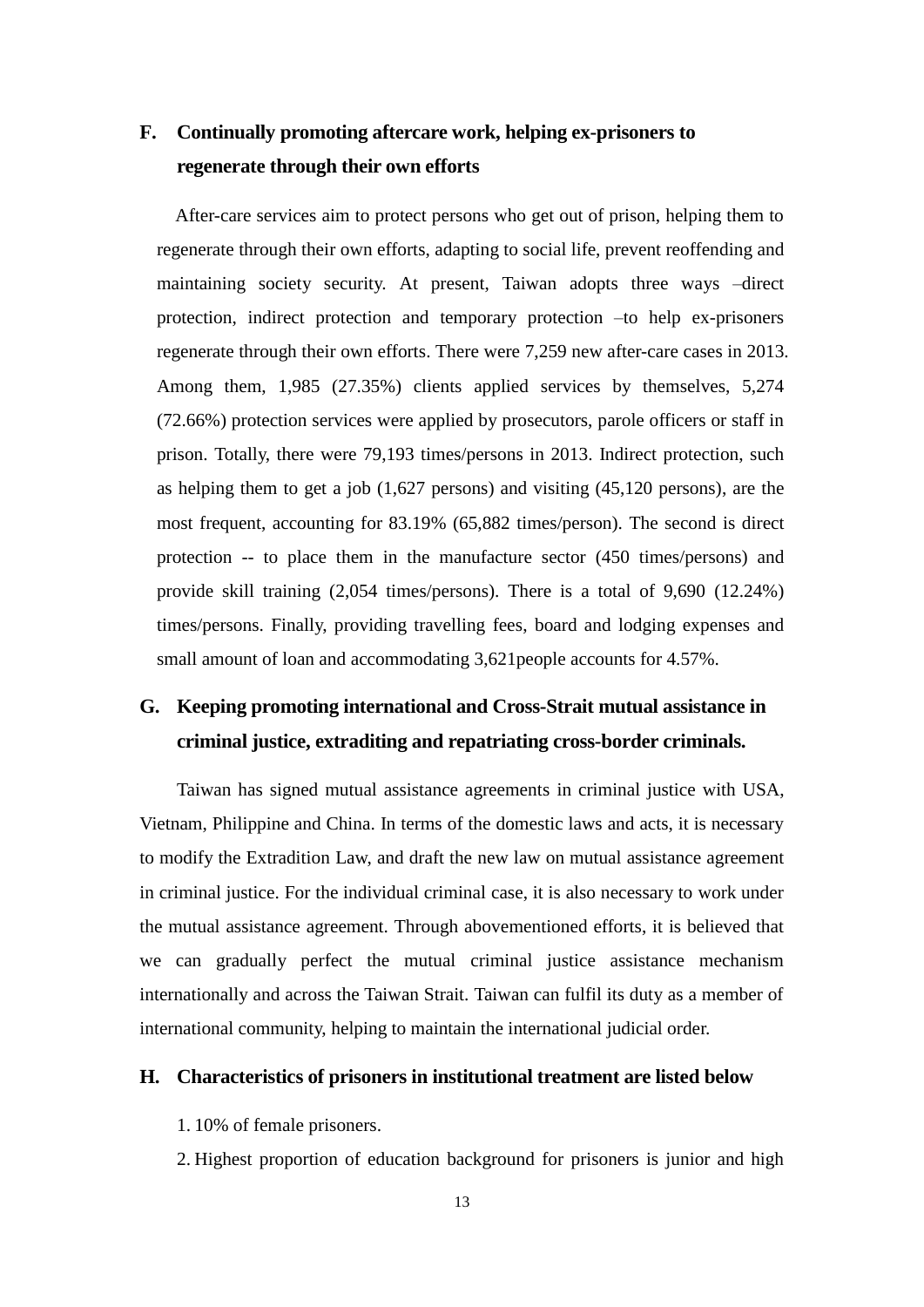schools.

- 3. Most new prisoners are laborers or unemployed.
- 4. In terms of age, 30-40 are the most while elderly offenders reached a record high.
- 5. Drug crime, drunk driving and theft are still a serious crime problem.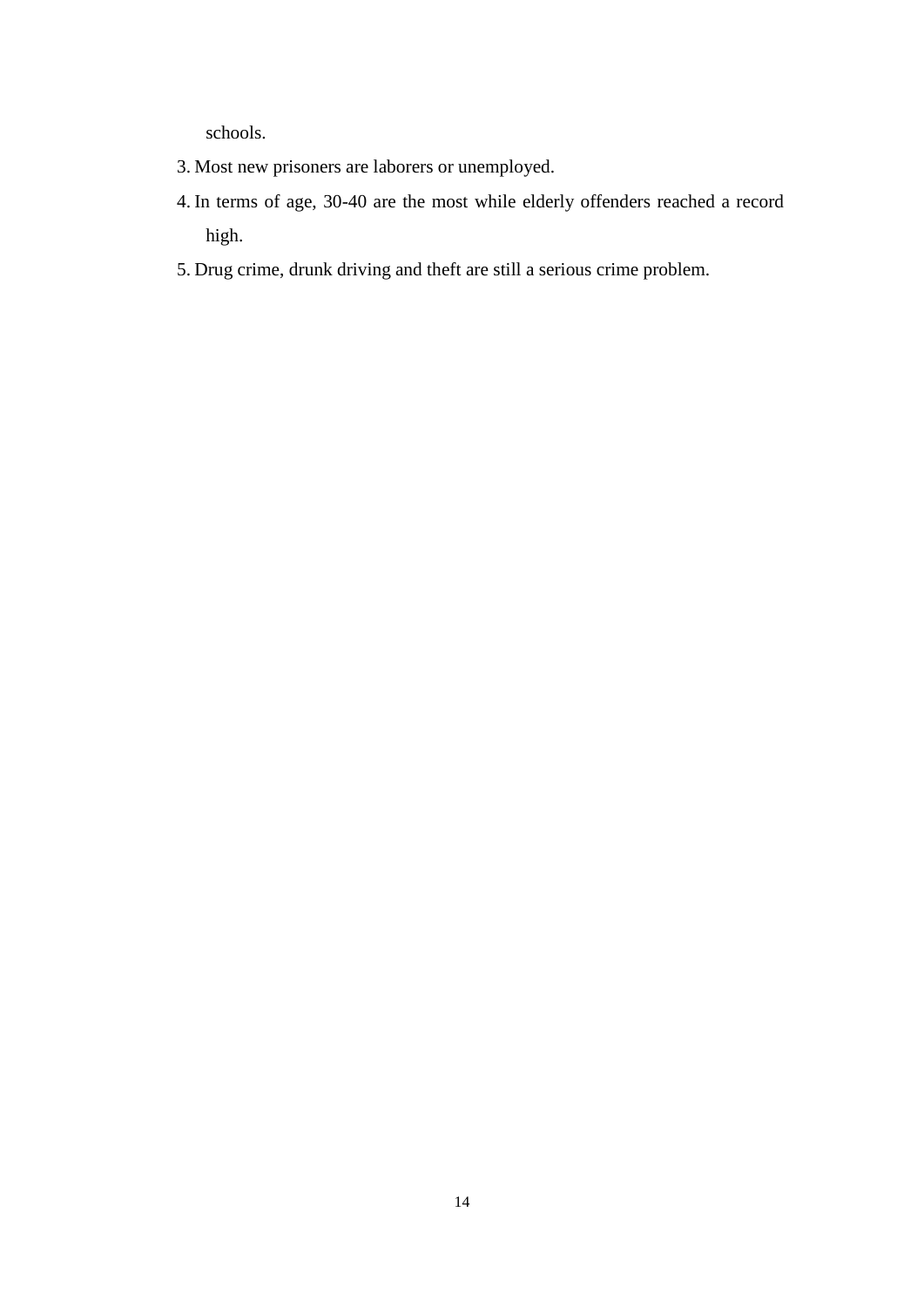### **Juvenile Events**

This chapter covered "juvenile criminal cases" and "juvenile protection events". Juvenile Court is responsible for juveniles who violate criminal law, or conduct delinquent acts in accordance with the Juvenile Delinquency Act. According to Juvenile Delinquency Act, there are two kinds of juvenile dispositions – juvenile criminal cases and juvenile protection cases. Juveniles are defined as boys and girls who are between 12 and 18 years old. Children who are between 7 and 12 years old are only applicable to rules in the juvenile protection if they break the criminal law.

#### **A. Trend for juvenile and child offender rates**

In recent years, the juvenile and child population decreases, but the offender rate increases. In 2013, the juvenile offender rate is 612.17 per 100,000 persons, Child offender rate is 10.68 per 100,000 persons. The total number (excluding the status offenders) is 11,025, accounting for 0.07% of overall crime rate.



# **Figure 3-1 trend for Child and Juvenile Offender Rate B. The figure of potential delinquency increased dramatically.**

In terms of the crime situation by juveniles and children, 10,637 persons of protection cases in 2013 accounted for over 95%. Whereas only 388 persons involved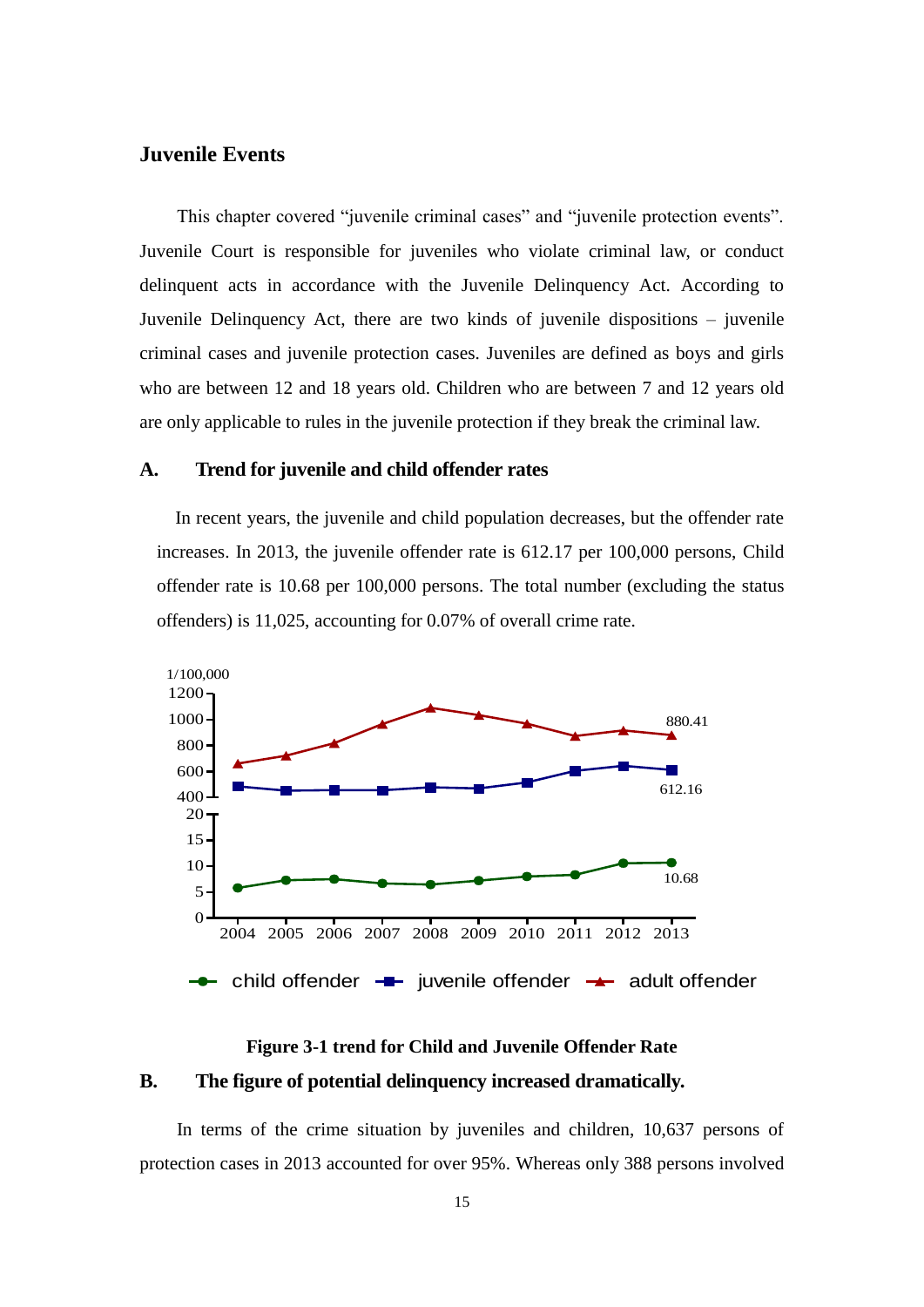in criminal cases, there are 3,301 potential delinquencies, reaching the record high in the past 10 years. It is worth noting that the figure of potential delinquencies increased dramatically in the past three years.

# **C. The order for crime types varied, since drug crime and offenses against Sexual Autonomy have grown gradually.**

The major types in 2013 by juveniles and children are theft (25.11%), assault  $(24.27\%)$ , and drug crime  $(11.40\%)$ , sex crime  $(9.35\%)$ . Among them, theft cases have stably decreased. It is worth to note that Offenses against Sexual Autonomy have increased gradually while drug crime increased significantly.



**Figure 3-2 Crime type trend for juveniles and children**

#### **D. Elder and male juveniles account for higher percentage.**

Regarding age of juvenile cases in 2013, regardless of protection cases, criminal cases or potential delinquencies, elder juveniles account for higher percentage. In terms of the gender, more male juveniles were involved in aforementioned cases. They accounted for 89.69% of criminal cases, 86.50% of protection cases and 77.19% of status offenses.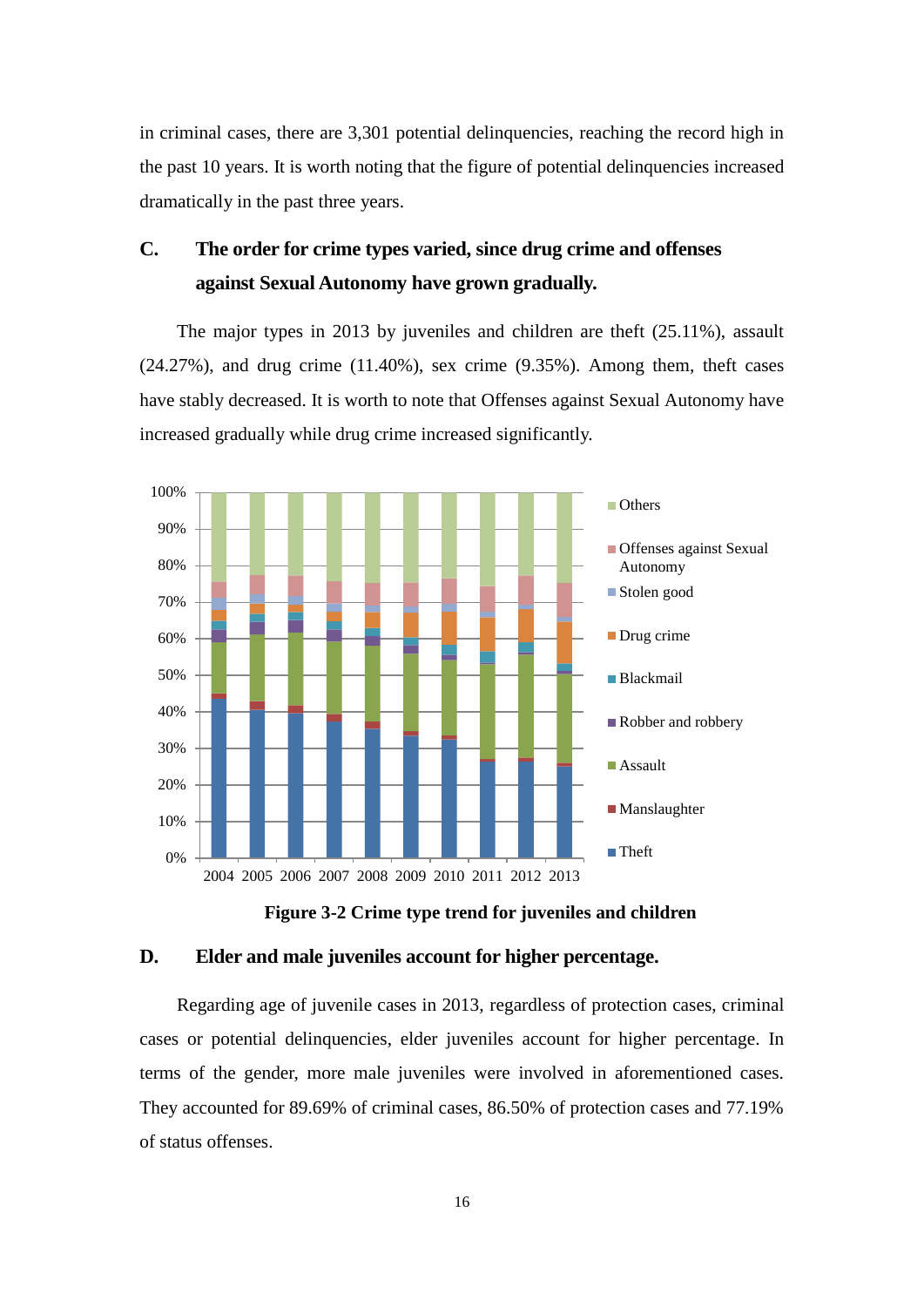# **E. Growing trend that institutionalized juvenile offenders are from financially disadvantaged families and unstable parental marriage.**

In terms of family situation of children and juveniles in 2013 juvenile cases, highest percentage of their family's financial status is just to maintain basic needs; most families have normal parental marriage but only account for less than 50%. In the past 10 years, there is a growing trend that more and more juveniles and children in juvenile cases are from disadvantaged family financial status and unstable parental marriages.

# **F. Individual's psychological factors are major causes for crime, and its percentage is growing.**

Crime causation in 2013 in juvenile cases for children and juveniles included individual psychological factors (48.11%), other factors (18.59%), social factors (15.85%) and family factors (11.59%). With regard to the psychological factors, the major cause is lack of self-control, with bad temperament coming after. Regarding other factors, many people blame on lack of knowledge of law, while the curiosity for crime comes after.

# **G. Major type of behaviors is to break the criminal law. More persons were under protection treatment, but there is growing trend in the number of institutional treatment.**

With reference to the dispositions for juvenile cases in 2013, 16,291 cases are juveniles who break the criminal code; the second one is 6,065 juvenile status offenses; the third is that children violate criminal code with 750 cases. The results showed that probation is the major treatment. In the criminal sanction, incarceration accounted for more. More juvenile offenders are placed at juvenile detention houses, reform schools and correction schools. In 2013, 5,668 were housed and detained in juvenile detention houses, 865 in reform schools and 409 in Ming Yang junior high school, which is a correction school.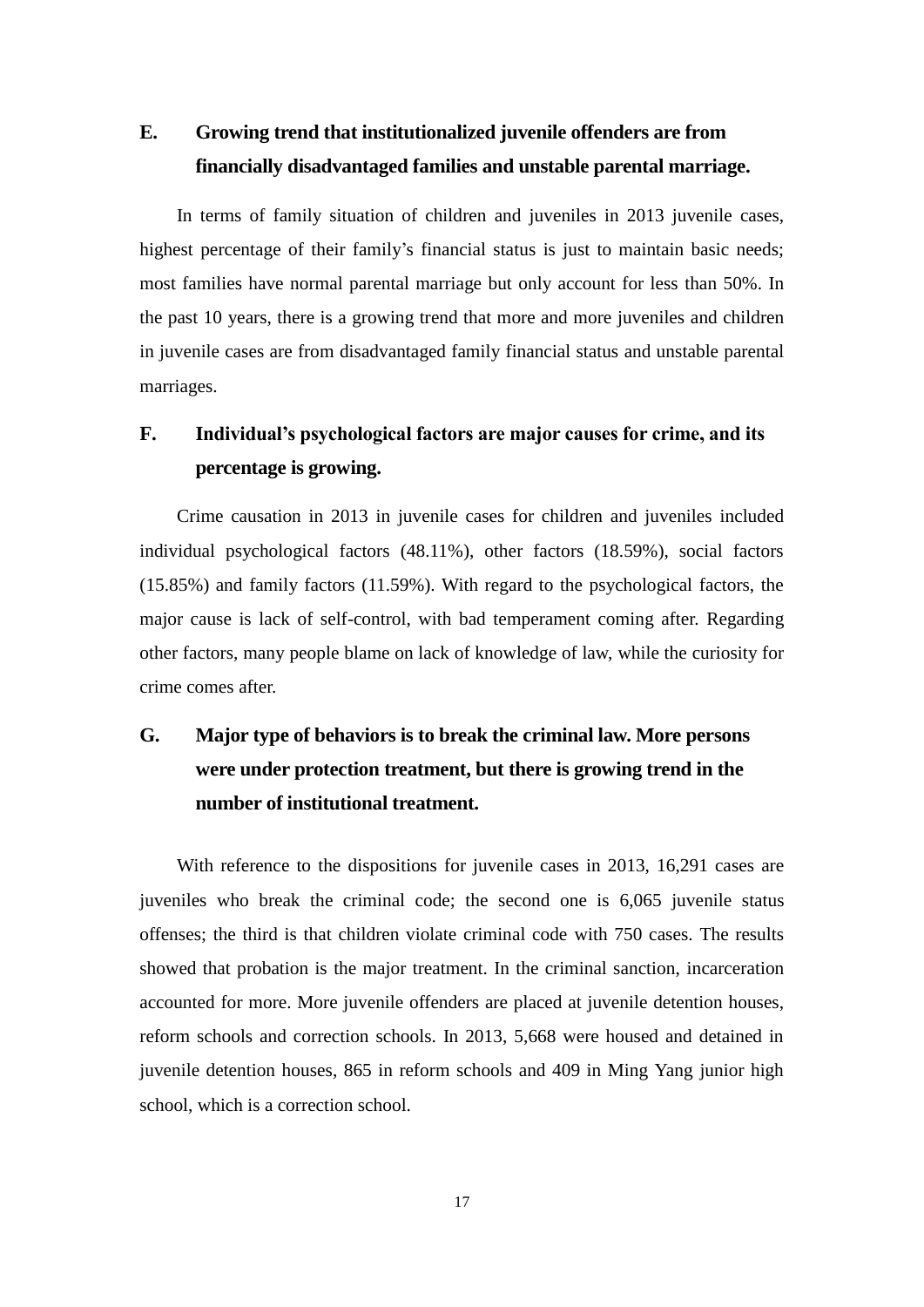### **Crime trend for special criminal groups**

We categorized five concerned criminal groups, which are female offenders, elderly offenders, drug offenders, reoffenders and foreign offenders.

# **A. Less females committed crime. Property crime and victimless crime are the major crime types.**

The offender rate of female offenders is 197.42 per 100,000 persons in 2013. In recent years, even though trend for females to commit crime is stable. The number of female offenders has increased by 34% since 2004. Major crime types committed by women are violation of drug law with 19.35%, violation of public safety with 15.41%, gambling with 11.93%, theft with 11.45% and fraud with 7.86%. Those are all non-violent crimes. In the past 5 years, the trend for women who received supervised drug rehabilitation, compulsory drug rehabilitation, and incarceration all showed significantly downward, but females under probation maintain 2,000 or so.

#### **B. Offender rate of elderly increases.**

In recent years, the figure of elderly suspects and offender rate show an upward trend. Among them, trend for elders to violate general criminal law is upward significantly, but numbers of elder suspects violated special criminal law remain stable. Among those elders who are convicted, their major types of crime are: offences against public safety, gambling, theft and others. The number of criminal has been increasing year by year. As for major types in special criminal law committed by the elderly are drug crime and violation of Domestic Violence Prevention Act. In the past 10 years, figures of elderly offenders on suspended prosecution, observed drug rehabilitation, compulsory drug rehabilitation, and incarceration have been growing.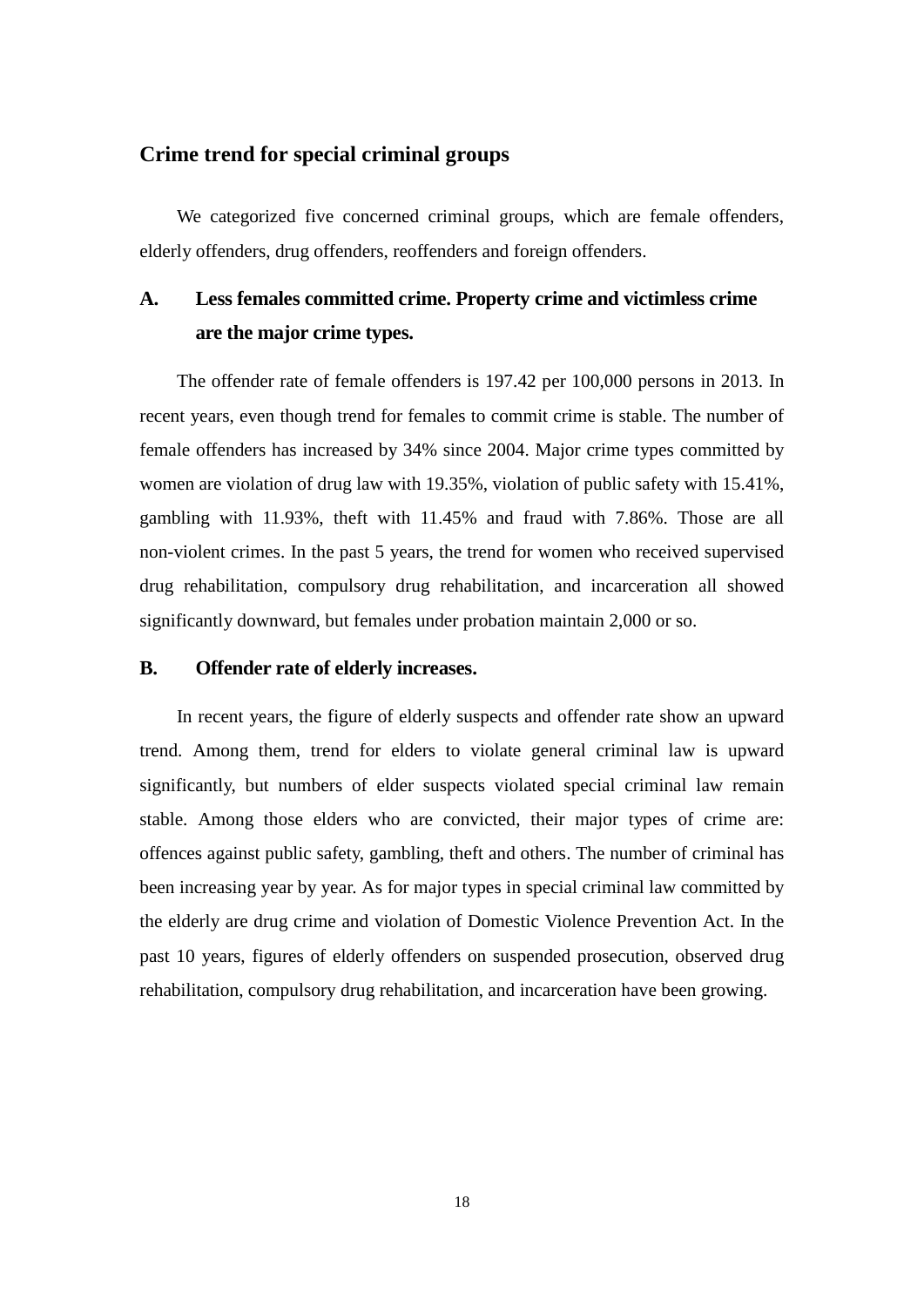

**Figure 4-1 Trend for elderly people committed crime C. The schedule 2 and 3 drug problems are worth to note.** 

Between 2004 and 2013, suspects for drug crimes in 2007 reached the peak of 53,681 persons. In 2013, it reduced to 43,268 persons. In the past 10 years, the male-female ratio for drug crime is around 86.46% to 13.54%. In other words, more male committed drug crimes.

Between 2004 and 2010, convicted schedule 1 drug abusers were higher than the convicted schedule 2 drug abusers. However, after 2011, number of schedule 2 drug abusers increased significantly that exceeds the number of people abusing schedule 1 drug. In 2013, with reference to manufacturing, transportation, selling drugs, schedule 2 drug offenders ranked the  $1<sup>st</sup>$ . The schedule 1 drug comes after. During the past 10 years, drug offenders manufactured, sold and transported schedule 3 drugs increased 40.66 times. This increasing trend is the most notable. With reference to the suspended prosecution with conditions to complete the addiction treatment, revocation of the disposition and supervision, number of schedule 2 drug abuser is higher than that of schedule 1 drug abusers. Nevertheless, there are more schedule 1 drug abusers who receive compulsory treatment.

The number of newly incarcerated drug prisoners decreases. Between 2010 and 2013, the number of drug abusers attending education programs for individuals who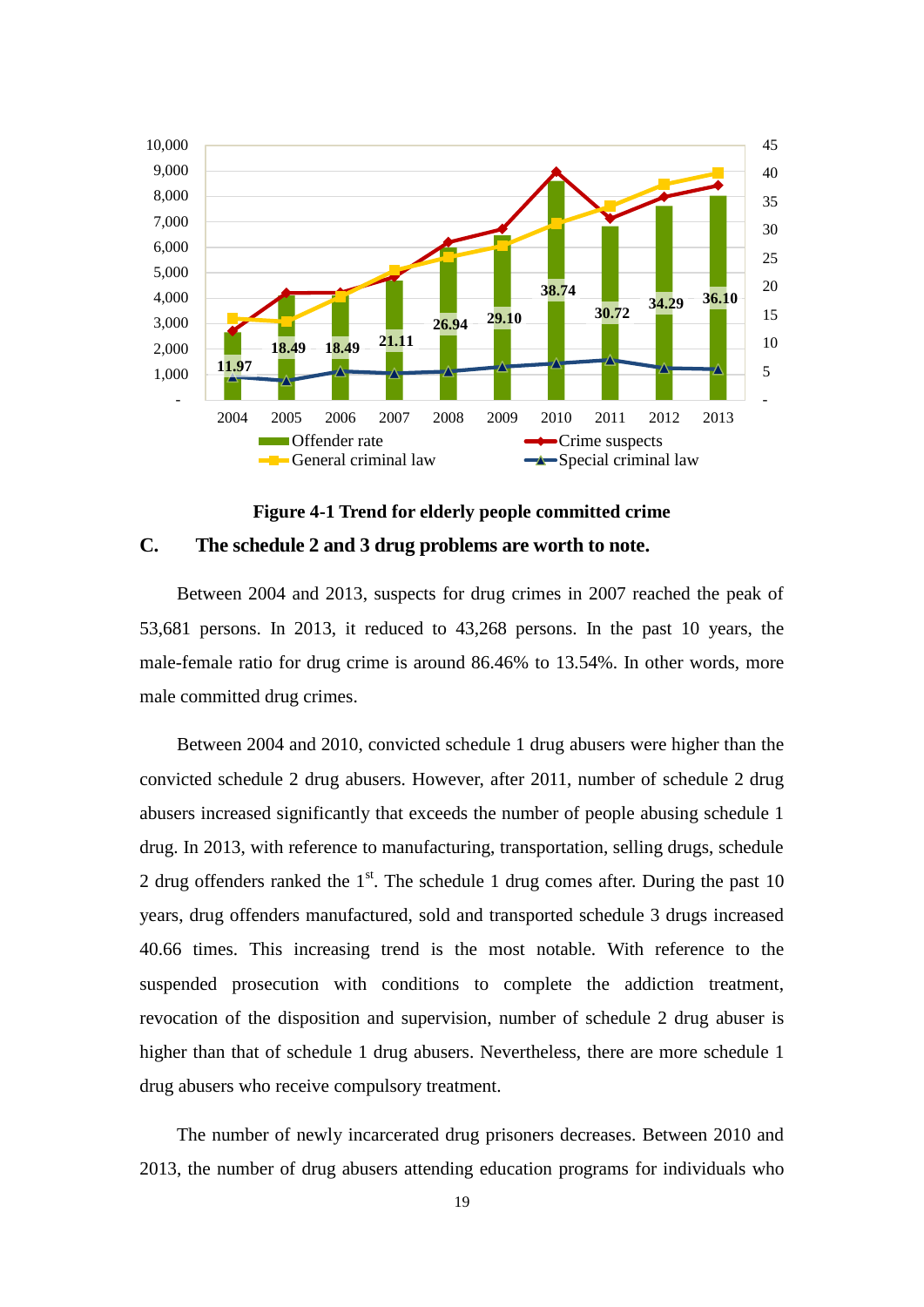

possessed schedule 3 or schedule 4 drugs without proper reasons increased drastically. But, there is downward trend for fine payment and amount of payment.

**Figure 4-2 Trend for drug crime offenders**

# **D. The recidivism rate is still high among the prisoners; female recidivism rate is higher than male's.**

Since 2008, newly lodged prisoners with history of crime decreased but recidivism rate is still higher. In 2013, there are 25,045 new prisoners (73.30%) with prior record. 73.72% of male are with history of crime, while female 69.15%. The recidivism rate in 2013 increased by 16.94%, compared to 2004. In terms of gender difference, recidivism rate for female increases much more than that for male. Major crime types for newly lodged prisoners in 2013 include drug crime, theft, offence against public safety, stolen goods and forceful-taking/robbery. Those are the common recidivism problem for both male and female prisoners. But, males have higher recidivism rate on offence against public safety, and forceful-taking/robbery. Women have higher recidivism rate on gambling and extortion/kidnapping for ransom.

# **E. Teenage girls have higher recidivism rate than teenage boys. There are similarities and differences on reoffending crime type for both genders.**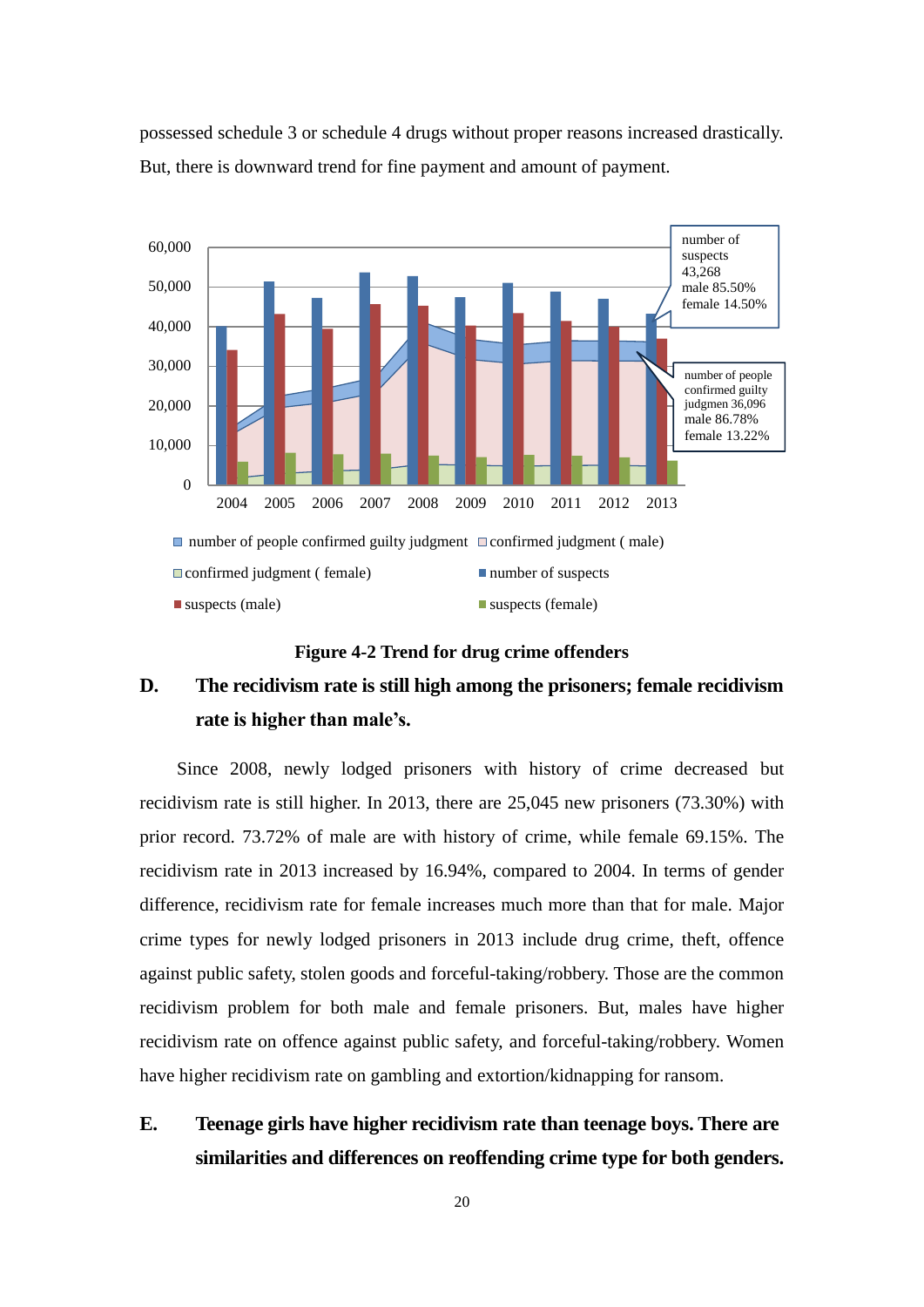Between 2011 and 2013, number and rate of juvenile offenders housing in juvenile correctional institutions have shown downward trend. The average recidivism rate every three years for teenage boys is 35.96%, while teenage girls 69.12%. There are fewer female inmates, but their recidivism problem is more serious than male. Status offenses, theft and fraud are the common recidivism problem for both genders. Teenage boys have higher recidivism rate on forceful-taking/robbery; teenage girls have higher recidivism rate on drug crime and assault.





The number of convicted non-Taiwanese offenders in 2009 was 1,584. Afterward, there is a downward trend. In 2013, 1,271 non-Taiwanese people broke the law. Among them, 82.93% violated the general criminal law, while 17.07% broke the special criminal law. In 2013, 83.40% of the foreign offender are from Vietnam, Indonesia, Thailand and Philippine. According to the district prosecutors offices, cases of offenses of forging documents or seals have decreased, but cases of theft and offences of public safety increase significantly. Crime types which foreign offenders committed in 2013 include theft, offences against public safety, and offences of forging document or seals in general criminal law. As for special criminal law, more foreign offenders violated the drug law and Pharmaceutical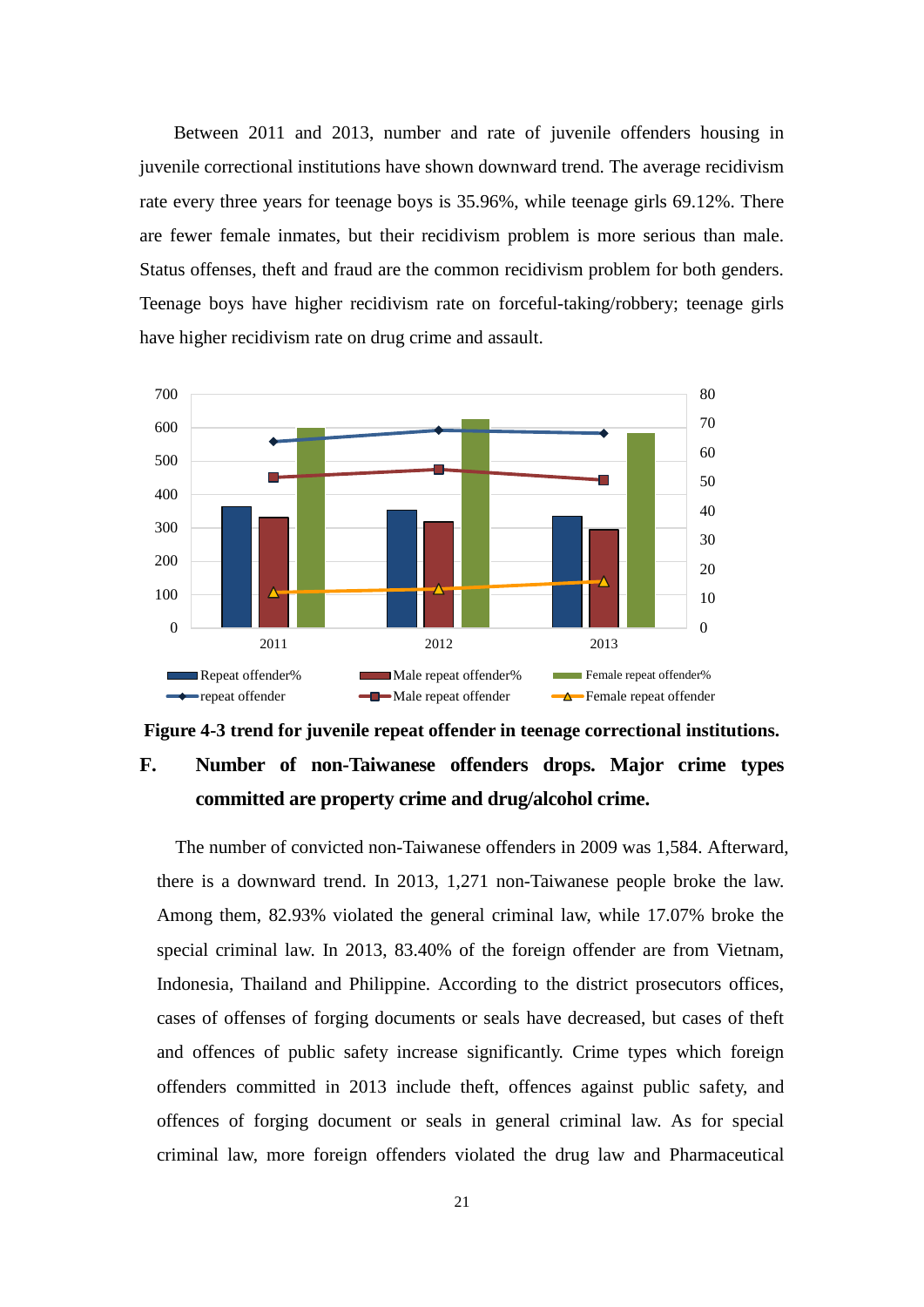Affairs Law.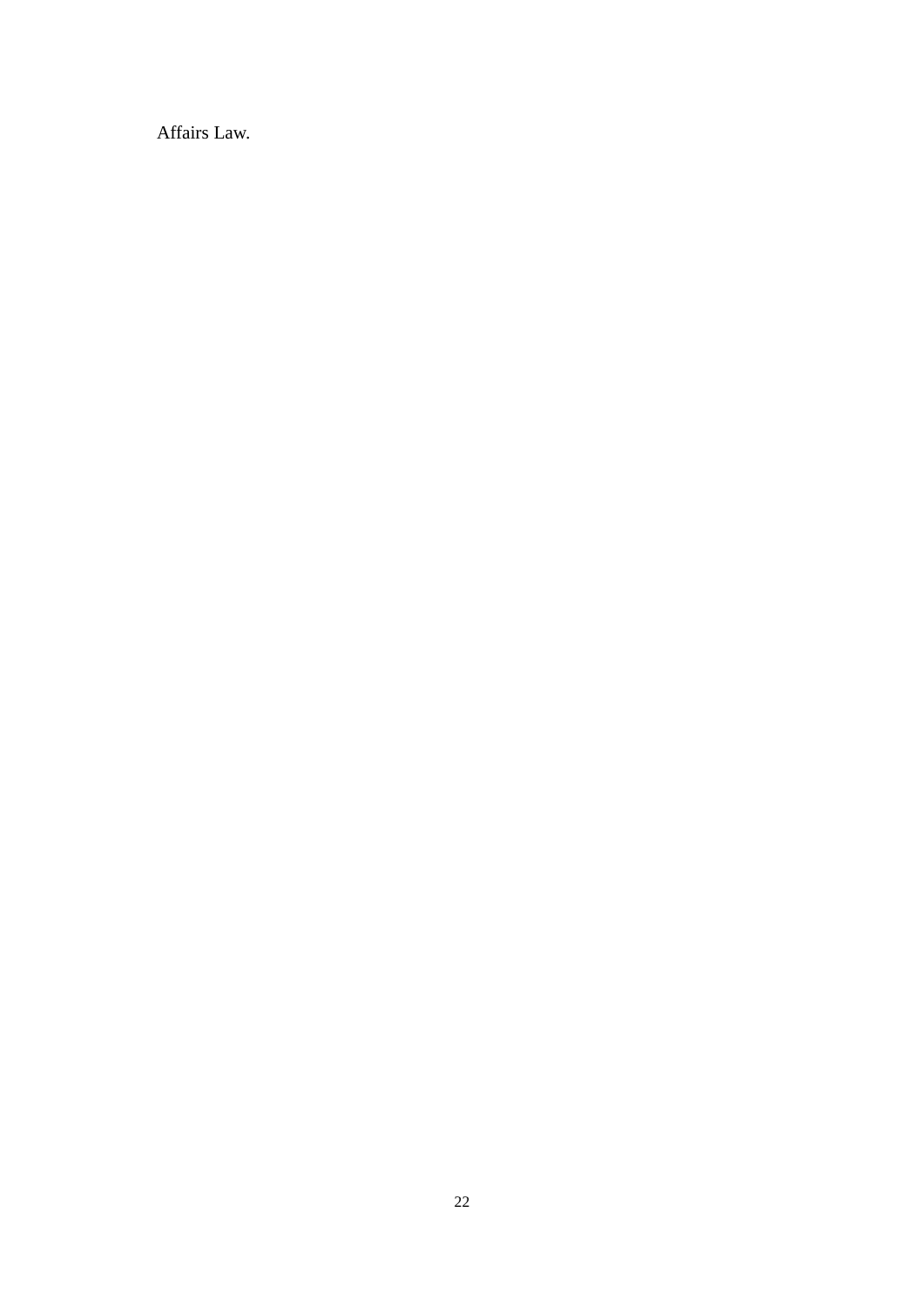### **Crime Victim Protection**

Crime Victim Protection Act in Taiwan came into effect on October 1st, 1998, turning over a new leaf for protecting crime victims. It established compensation system for crime victims to ameliorate the financial difficulties for victims or their relatives. It also stated clearly that government should establish protection institutions for crime victims. The institutions should provide medical assistance and other protective services, including the monetary assistance, psychological recovery, reestablishing life and overall protective action.

#### **A. Protecting more victims to maintain victims' rights.**

Crime Victim Protection Act has been modified in 2002, 2009, 2011 and 2012. The revised version covers more subjects and scopes and increases compensated items to protect the bereaved family, individuals who suffer serious injury, sex crime, domestic violence, foreigners and persons without nationality. In total, district prosecutors office in 2013 took in 1,582 cases which request the crime victim compensation, reaching the peak in the past 10 years. Among 1,032 cases which applied for crime victim compensation, 49.61% were approved, which shows a rise of 3.10% comparing to the previous year; 30.81% cases were overruled, a drop by 4.27% comparing to the previous year.

#### **B. More applicants are females, under 20 years old and unemployed**

In 2013, 1,046 individuals applied for compensation. Among them, male accounted for 43.21%, whereas female accounted for 56.79%. Between 2004 and 2013, female applicants are increasing. Victims under 20 years old accounts for 25.05%. In terms of the job, 40.15% of them are unemployed.

# **C. Victims suffered from manslaughter and offenses against sexual autonomy are the two major types to receive compensation. Offenses against sexual autonomy have an upward trend.**

Among 1,302 cases reviewed by district prosecutors office in 2013, the number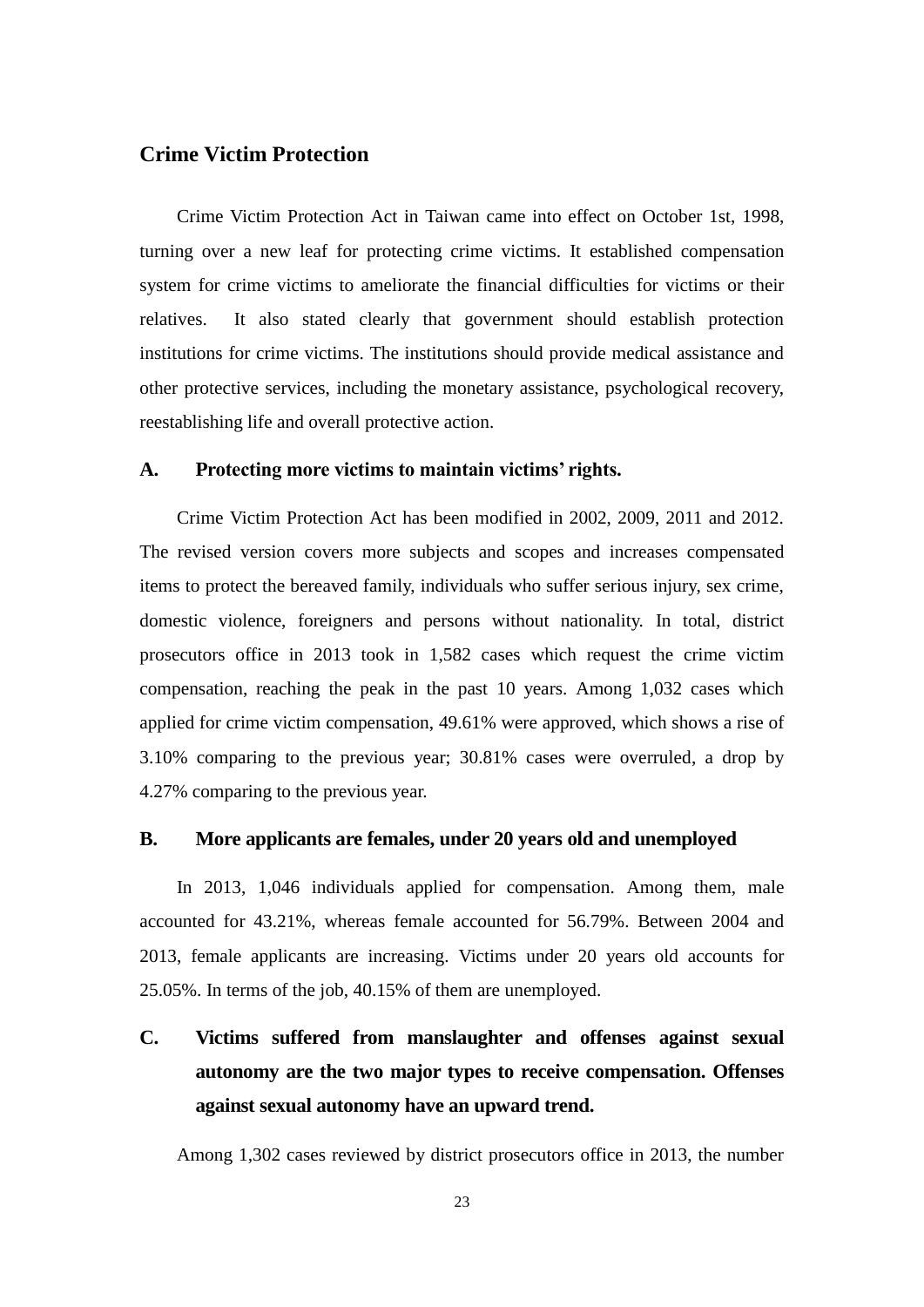of manslaughter accounts for 40.21%, sex crime of 38.95% comes after. In the past 10 years, percentage for sex crime victims to apply for compensation has increased year by year.

Among approved cases (including 1,046 victims), victims death accounted for 46.94% to apply for compensation while the second is sex crime with 39.20%. Since 2010, more victims who suffer from sex crime apply for compensation. The trend has increased significantly.





In 2013, Association for Victim Support helped 2,394 cases. Types of protection include notices of protection and applications for protection. Notices of protection accounted for 67.84% while applications for protection come after at 24.06%. In total, protection services helped 90,292 times/persons. Among protection service items, visiting accounts for 19.63%, ranking the top while counseling comes after at 17.77%, the third is the legal assistance at 12.43%. Time/vising of consolation, counselling, medical service, legal assistance and other services increased drastically, indicating that local branch offices of Association for Victim Support actively served victims to satisfy needs of crime victims and their families.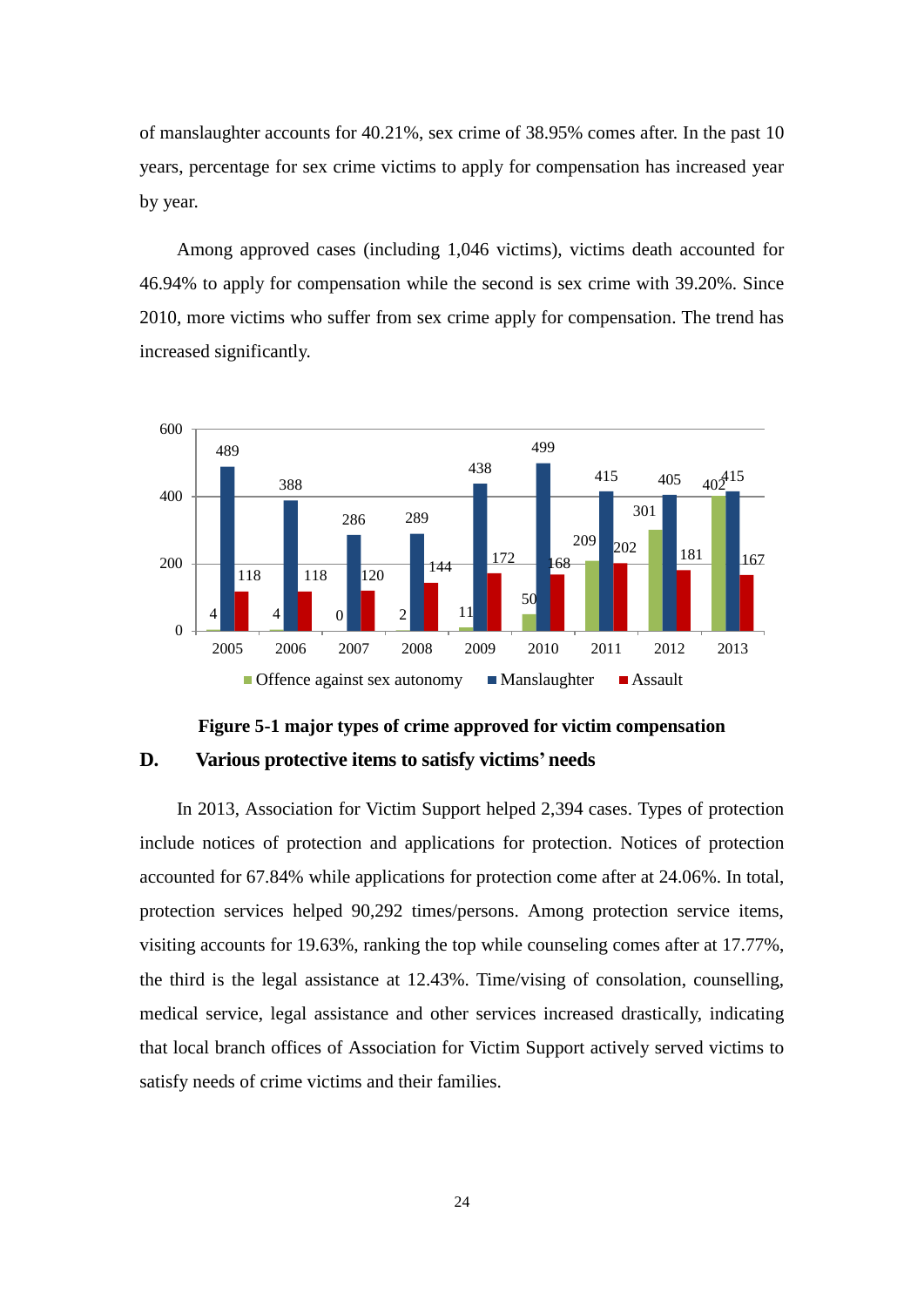### **Innovation of justice system**

The Ministry of Justice concerns the development of democracy and maintenance of human rights and justice. In 2013, the innovation of justice systems covers five major dimensions, including prosecution innovation, correctional innovation, legal protection innovation, anti-corruption innovation and innovation for international and Cross-Strait criminal justice mutual assistance.

#### **A. prosecution innovation**

- a. Perfecting relevant laws
	- 1. Seizing the proceeds of crime, cutting off the crime incentives.
	- 2. Updating lawyer system to make lawyer legal system more complete.
	- 3. Evaluating the feasibility and coordinated sets of measures for adopting "Indictment-only Doctrine".
	- 4. Studying and proposing victims lawsuit attending system, providing references for Judicial Yuan and Legislature Yuan to modify The Code of Criminal Procedure.
- b. Reforming prosecution system, including
	- 1. Respecting the legal rights of aboriginals, establishing Aboriginal Special Court.
	- 2. Setting up "e-mail address for minister/ chief prosecutor" for general public to state their opinions, improving prosecutors' interrogation attitude.
	- 3. Avoiding delay of interrogation schedule, supervising to keep interrogation session on time.
	- 4. Cooperating with Public Construction Commission to set up "Joint Audit platform for government procurement" to reinforce anti-corruption.
	- 5. Stipulating and announcing the "prosecutors office guidelines on human trafficking" to combat human trafficking.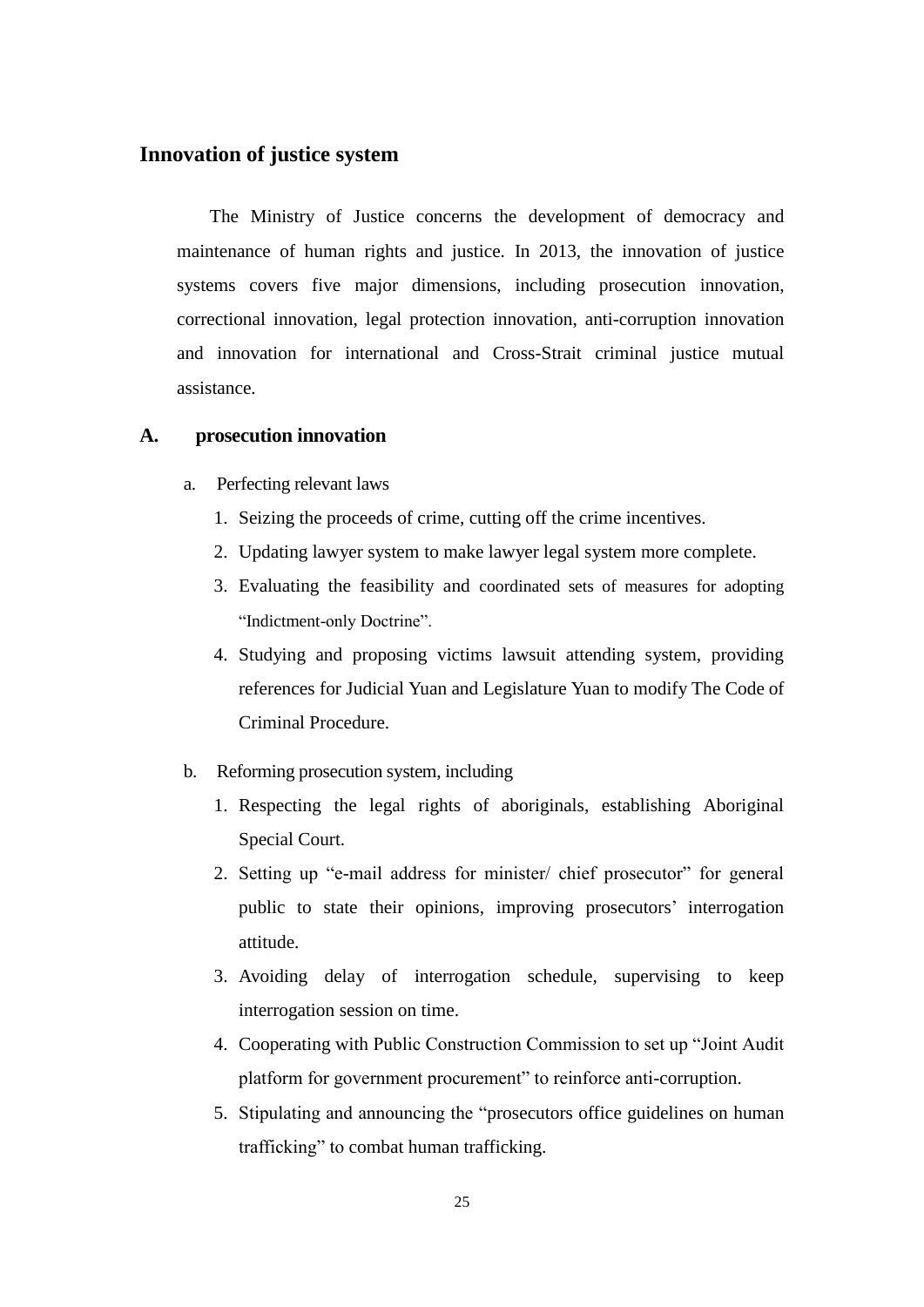- c. Implementing prosecutors' evaluation and supervision, hiring trained experts, including
	- 1. Actively establishing a sound evaluation system for practicing prosecutors.
	- 2. Enhancing efficiency and effectiveness to handle cases through competitions among prosecutor offices.
	- 3. Respecting aboriginal's culture by setting up the information database for interpreters.

#### **B. correctional innovation**

- a. Enhancing education, counseling and job skill training for prisoners:
	- 1. The press conference of a new book *Seeing love in the prison* was held to present the outcome of education in prison.
	- 2. National art performance in public would be held to demonstrate the results of education in prison.
	- 3. Combing art activities with life education was proposed to promote life education.
	- 4. Humanistic and art activities were held to spur the culture creativity in correctional institutions.
	- 5. Prisons provide character education to prisoners, encouraging them to change.
	- 6. Prisons reinforce skill training, adding occupation skills to help prisoners for employment.
	- 7. Related authorities hold job-matching and skill training expo.
	- 8. Related authorities edit book for traditional art result, continuing the losing craft.
- b. Reinforcing guard security and renovating medical procedures
	- 1. General prisons took over the inmates from military prison.
	- 2. Qualification was loosen to be in the open prison, allowing intermediate treatment function.
	- 3. Authorities made short-term movie for preventing bullying, enhancing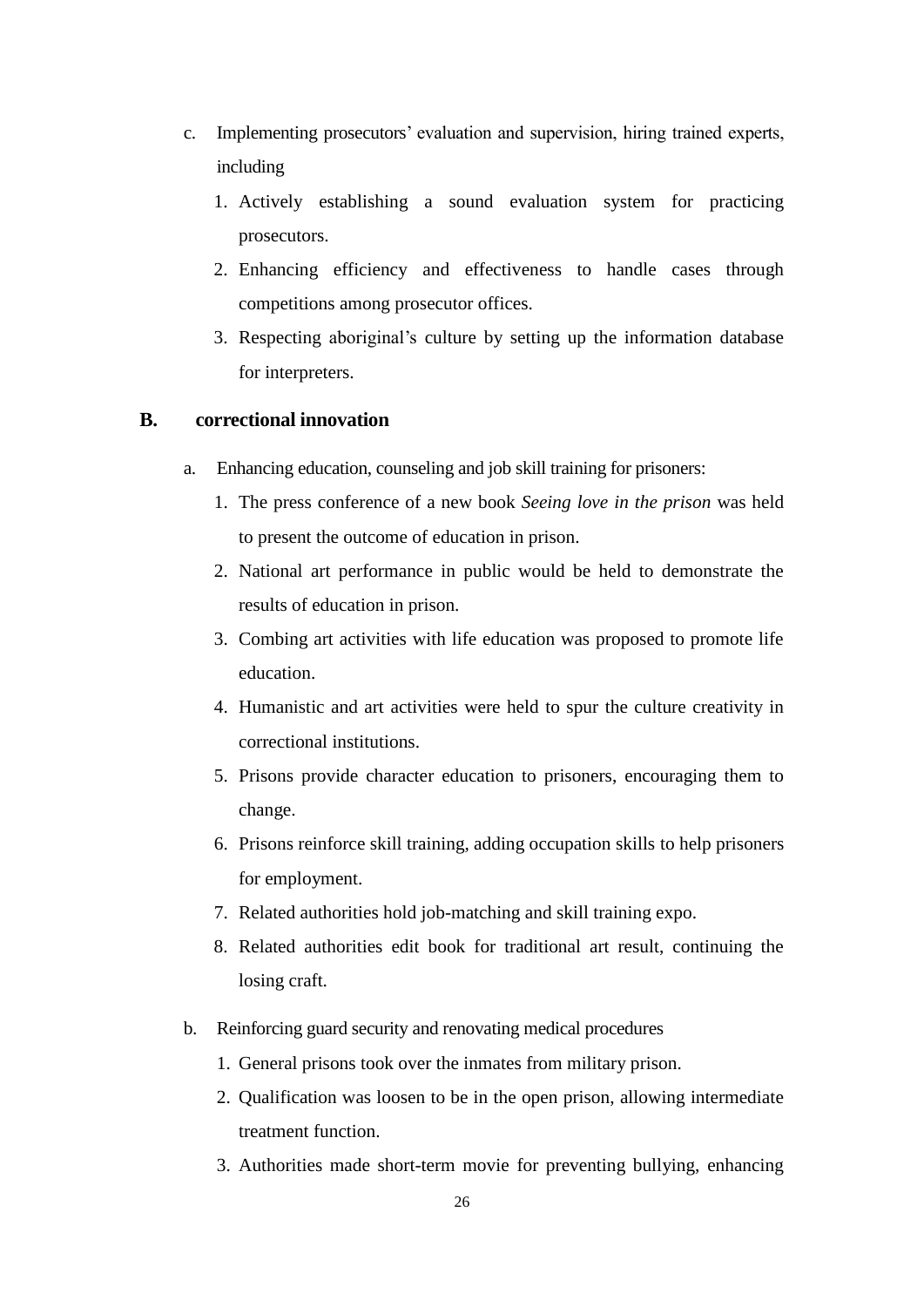self-protection ability for inmates.

- 4. Authorities propose to extend and reconstruct the hardware facilities for correctional institutions.
- 5. Inmates are covered in the National Health Insurance to improve the medical quality in the correctional institutions.
- 6. Authorities hold Health education related to drug use and infectious diseases for inmates.
- 7. Authorities hold connecting counselling for Drug offenders to assist transition.
- c. Correctional institutions should be convenient for general public and maintain good public relationship, including
	- 1. A comfortable visiting environment was created, helping inmates to maintain family relations.
	- 2. Authorities edited Q&A books for solving questions raised by general public.
	- 3. Correctional institutions made open visiting activities, promoting the transparency of prison environment.
	- 4. Inmates from institutions conduct social labor services, giving the neighborhood feedback.
	- 5. Conference was held for participants from correctional institutions from Taiwan and Mainland China for exchange of corrections information and culture.
	- 6. Correctional institutions provided life education for staff.

### **C. Innovations for judicial protection**

- a. Reinforcing community corrections practice and legal protection: Parole system can apply community correction efficiently. The renewed procedures in 2013 are as follows.
	- 1. The hardware and software monitoring equipment were improved and the third generation technological monitoring systems were employed.
	- 2. To reinforce protection for women and children, regular meetings for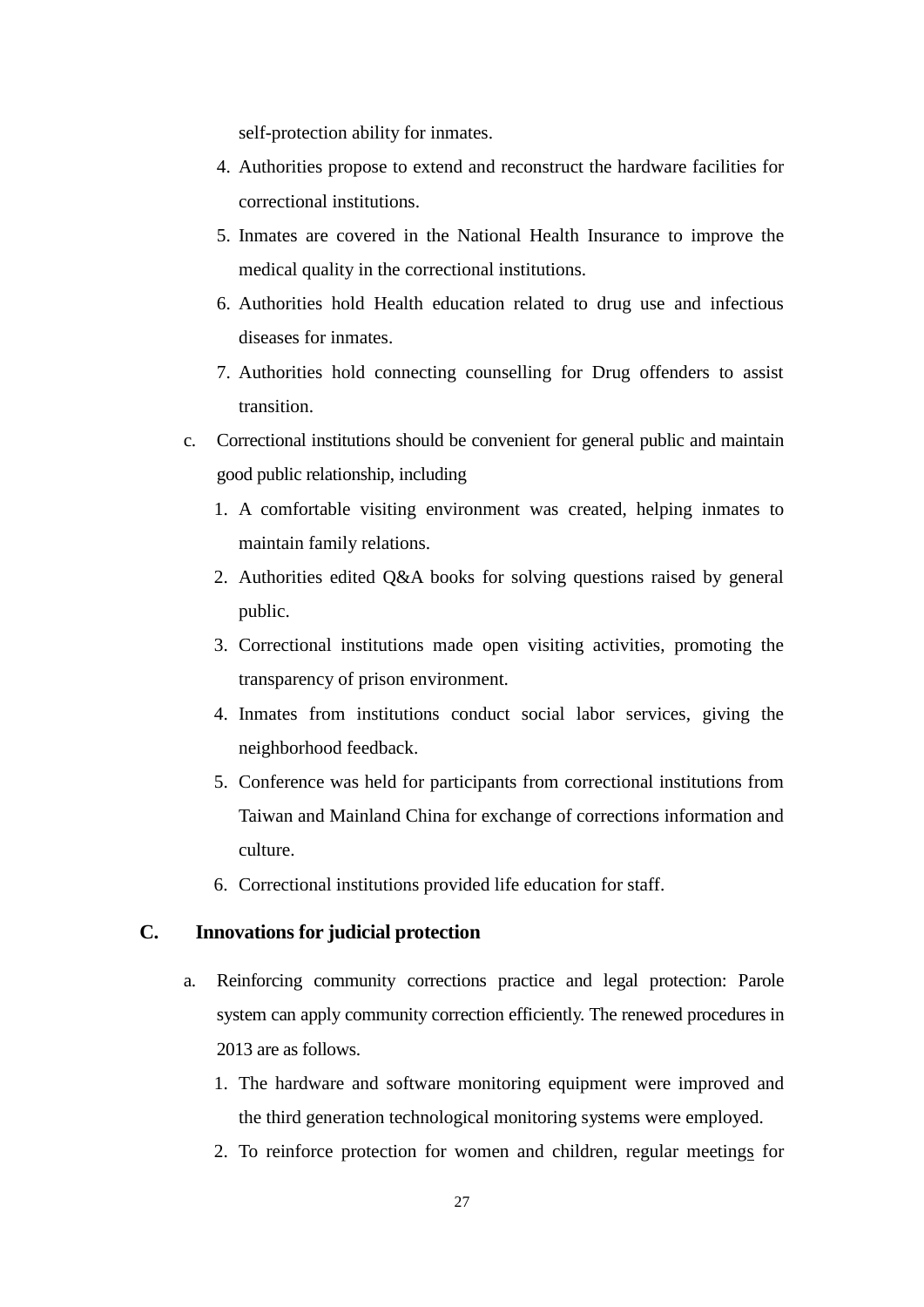community counseling group are held.

- 3. Classification system for sex offenders who are under probation was implemented, giving appropriate monitoring mechanism and individualized treatment.
- 4. "Evaluation points for probation cases in prosecutor office" was stipulated and document retrieval supervision sheet was made to enhance implementing effect and quality.
- 5. Legal protection center was established, and their work help prosecutors and colleagues to improve sensitivity for public interest.

b. Integrating with private resources to train anti-drug volunteers: It is necessary to integrate each division of the central government, local government and private sectors to promote anti-drug propaganda. Related authorities should plan the concept of "war on drug" alliance. Drug Abuse Prevention Centers in all cities and counties hold the anti-drug education Expo and training for anti-drug staff nationally. Government should establish local and integral anti-drug education propaganda team, allowing anti-drug conscience to be heard nationwide.

- c. Crime victims protection
	- 1. Creation of an assistance fund allows citizens getting protection by government when they are abroad.
	- 2. Government modifies Crime Victim Act, extending the protection scope, and allowing compensation for more victims and their bereaved family.
	- 3. The outlay for crime victim protection institution was enriched.
	- 4. Authorities promote conversation between offenders and victims, continually carrying out the restorative justice.
	- 5. Authorities assign "Effectiveness Evaluation and Evaluation Indices for Restorative Justice Pilot Project" to academia to develop evaluation tools for institutional reference and operation.

#### **D. Anti-corruption**

a. Design of proactive mechanisms and prevention propaganda to prevent the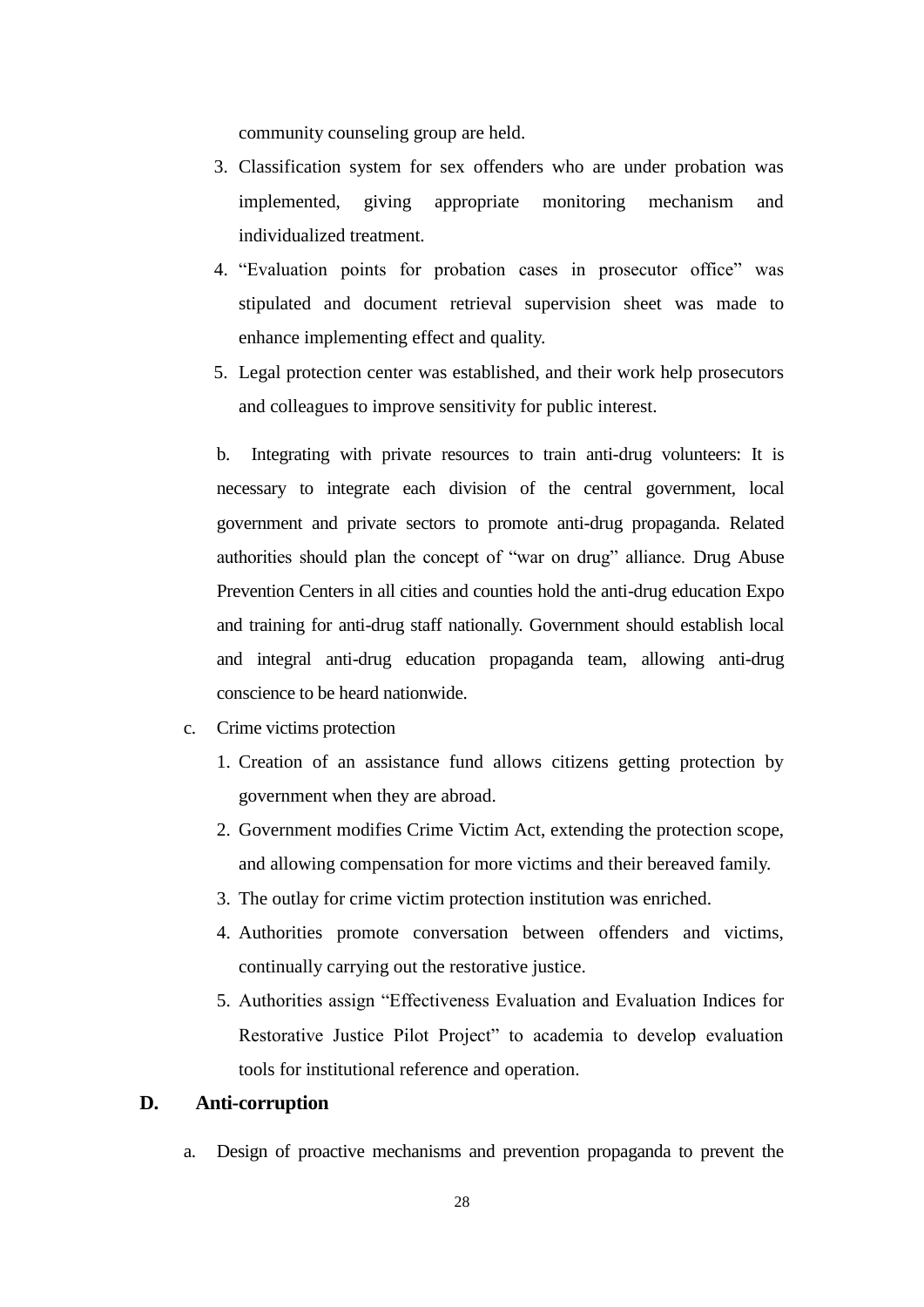corruption as follows.

- 1. Authorities deepen proactive behaviors, issuing "guideline for case categorized in accordance with government ethics department".
- 2. Authorities should review operational mechanism for joint supply contract.
- 3. Credit Education should be held in schools.
- 4. Forum would be held and the international participation and exchange would be extended.
- 5. Authorities establish a database for anti-corruption risk, targeting risk work to conduct the special audit.
- 6. Authorities establish real transparency mechanism, promulgating "methods for institutions to promote transparent administrative measure", and issuing "implementing plan for government ethics department to help institutions promote transparent administrative measures."
- 7. Authorities implement "Registration and Check Operation of Executive Yuan and subordinated agencies for handling favor requests and lobby."
- 8. Authorities promote anti-corruption platform in villages
- 9. Authorities promote ethics study, facilitating anti-corruption innovation.
- b. Authorities complete the anti-corruption laws, reinforcing the anti-corruption network as follows.
	- 1. Authorities complete anti-corruption laws and acts, drafting "Whistleblower Protection Act"
	- 2. Authorities examine the intelligence of corruption carefully.
	- 3. "Independent Review Committee" would be held to review cases filed in government ethics department.
	- 4. By employing "stationed prosecutors" mechanisms, authorities combine agent against corruption's "pre-investigation" model. This has significant achievements in combating corruption and improving people's livelihood.
	- 5. Authorities should integrate anti-corruption resources, establishing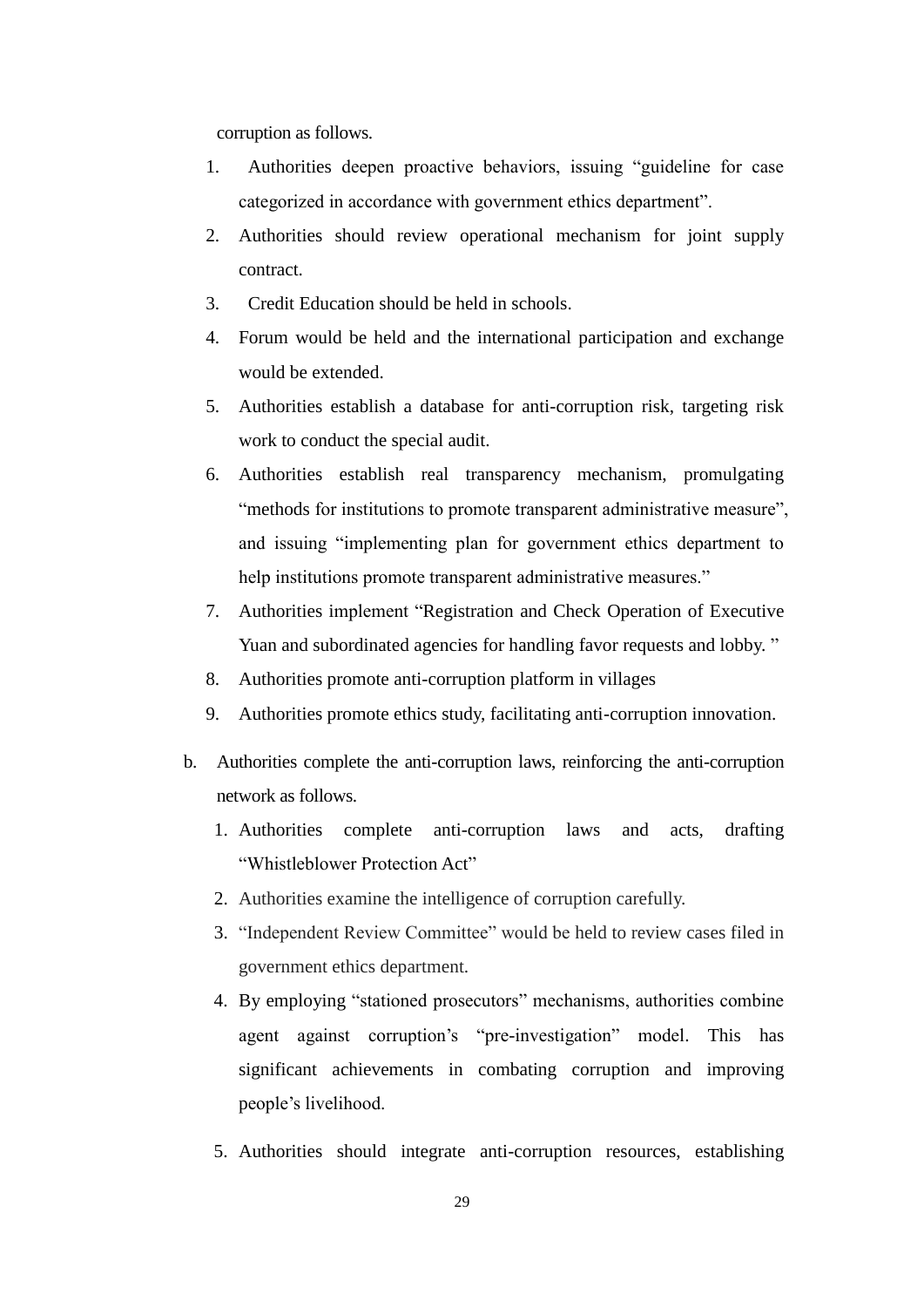lateral and longitudinal connection mechanisms.

- c. Establishing anti-corruption mechanism
	- 1. Authorities stipulate concrete working flowchart of 'prevent corruption, fight corruption, and avoid corruption' and "Treatment Principle for dividing cases of avoiding corruption for government ethics department."
	- 2. Authorities reinforce the report mechanism for administrative anti-corruption to warn public servants to work in accordance with laws and regulations.

### **E. International and Cross-Strait criminal justice mutual assistance**

- a. Authorities actively participate in the international organizations, and reinforce international cooperation as follows.
	- 1. Government contacts continually and sign international legal aid agreement with other countries.
	- 2. Government coordinates with other countries regarding individual legal aid.
	- 3. Government participates actively in international organizations and assigns staff to attend international conferences.
	- 4. Government proposes "Transfer of Sentenced Persons Act", and contacts actively with other countries to sign Transfer of Sentenced Persons Treaty or Agreement.
- b. To establish a sound judicial mutual assistance system, Ministry of Justice has been working on stipulating the following laws and acts.
	- 1. International Criminal Justice Mutual Assistance Act
	- 2. Extradition Act
	- 3. Transfer of Convicted Persons Act
	- 4. Citing the international laws and conventions into the national legislations.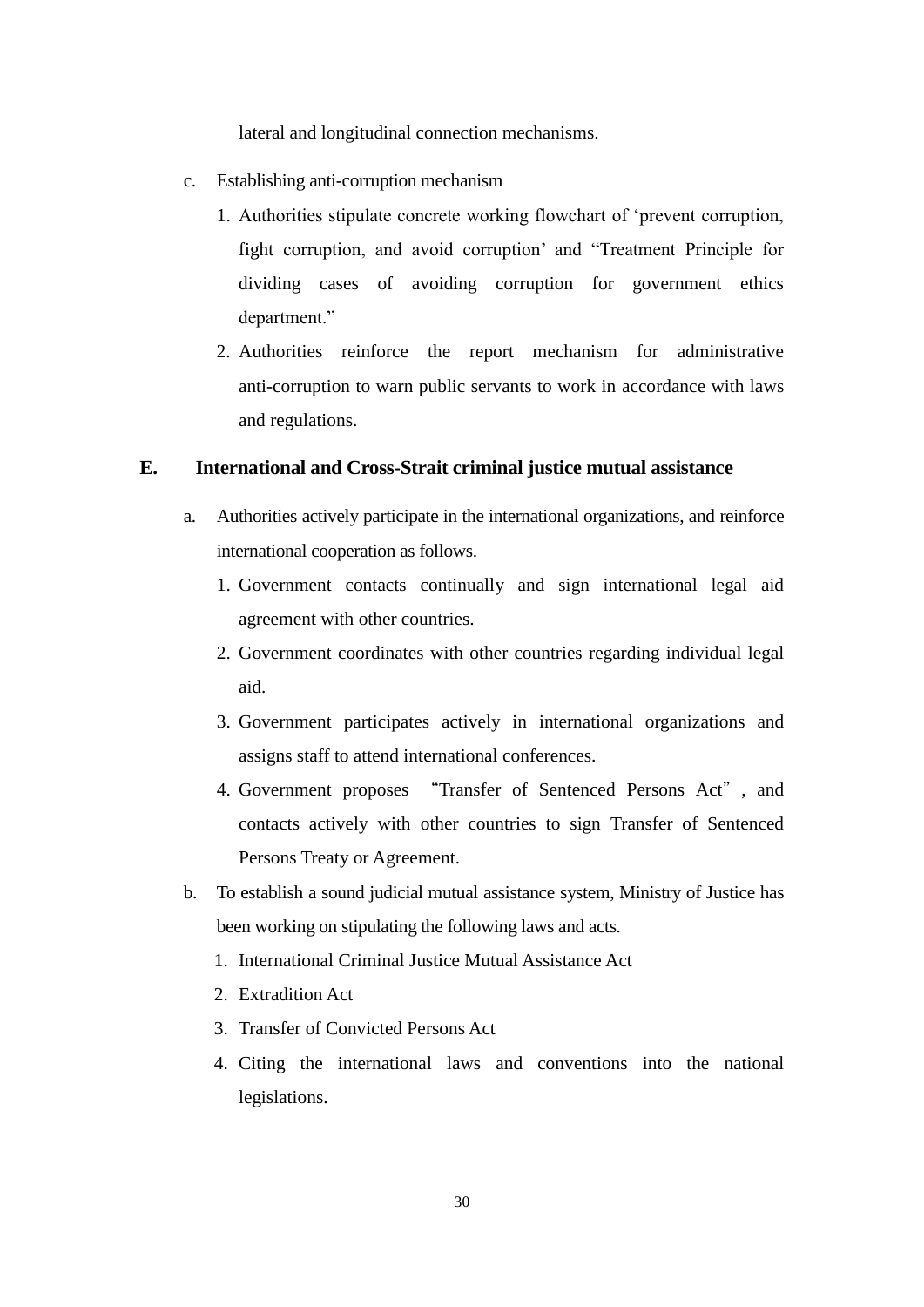### **Policy Suggestions**

According to findings of this study, following suggestions are made:

#### **A. Advocating for knowledge- or evidence-based criminal justice policy.**

Criminology, penology and corrections have developed maturely. Their theoretical bases and policy implications also reflect on criminal justice and offender treatment, such as deterrence theory, criminal corrections, community treatment, restorative justice and victim protections etc. Evaluation of criminal justice policies can result in more effectively use of criminal justice theories. *Year 2013 Crime Situation and Analyses* indicated that a downward trend for property crime (such as larceny, auto theft, fraud, etc.). However, problems such as corruption, gambling, domestic violence, driving while intoxicated, and schedule 2 and 3 drugs etc. remains to be resolved. These are all important finding from the study.

Findings from *Year 2013 Crime Situation and Analyses* also can help related authorities to think of the effects brought by policies implemented. Good evidence policies can be maintained and bad evidence policies can be modified or discarded.

#### **B. Providing appropriate treatment measures for gender consciousness and needs.**

In 1995, UN Forth United Nation World Conference passed the **Beijing Declaration** to reach the conclusion of "gender mainstreaming" as the global strategy of gender equity. In 2012, the Executive Yuan established the Gender Equity Committee, responsible for policy study and supervising gender mainstreaming in our society. In 2012, Enforcement Act of Convention on the Elimination of All Forms of Discrimination against Women (CEDAW) came to effect. The Act requests all level government authorities to stipulate laws or administrative measures to eliminate gender discrimination. When actively promote gender equity, all level government authorities must stipulate laws or adopt administrative measures to eliminate gender discrimination, and actively to promote gender equity.

*Year 2013 Crime Situation and Analyses* revealed that there are common factors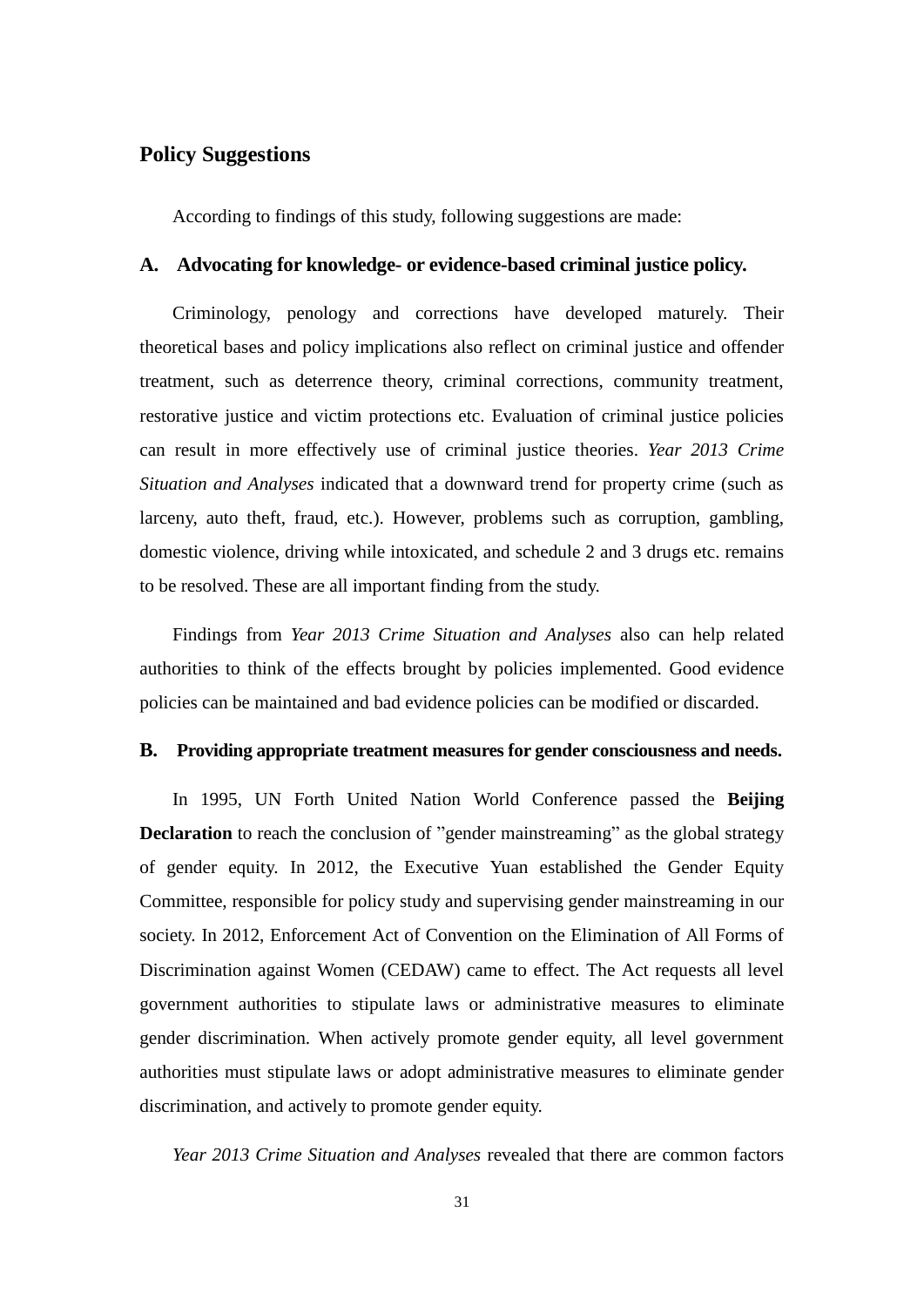and discrepancy between genders in terms of the crime trend and recidivism. In the past 10 years, 15.03% to 18.43% crime suspects were female. 13.38% to 15.08% convicted criminals were female. Even though trend for females to commit crime is stable, the number of female offender increased by 38.84%. The female offenders with prior records increased more significantly in comparison to males. Finding from 2013 also revealed that common repeat crimes are drug crime, theft and receiving stolen property. Females have higher likelihood to commit offences of gambling. In terms of the crime victim protection, it is necessary to provide needed treatment measures even though female offender accounted for a small proportion of overall offender population.

### **C. Emphasizing needs of elderly criminals and appropriate treatment measures for elderly prisoners.**

According to MOHW's statistics, the elderly accounted for 11% of overall population, meeting the WHO's definition for aging society. It is estimated that Taiwan will become an aged society in 2018, hyper-aged society in 2025. One of five people is over 65-years-old.

What is the relationship between aging population and change on criminal justice? Crime situation and analyses in Year 2013 indicated that number of elderly suspects who is over 60 years old and offender rate both present an upward trend. In terms of deferred prosecution, observed drug rehabilitation, compulsory drug treatment, imprisonment and probation, the number of elderly offenders increased. In the future, criminal justice system will face more elderly offenders, especially elderly inmates in prison. Treatment for elderly offenders, health and medical problems should be studied beforehand.

### **D. Putting more concerns on the schedule 2 and 3 drug issues and policies' effectiveness.**

Taiwan drug strategy focuses more on crime problems and diseases brought by using heroine, schedule 1 drug. Government devised multi-staged treatment procedures, i.e., deferred prosecution with treatment of drug addiction. Such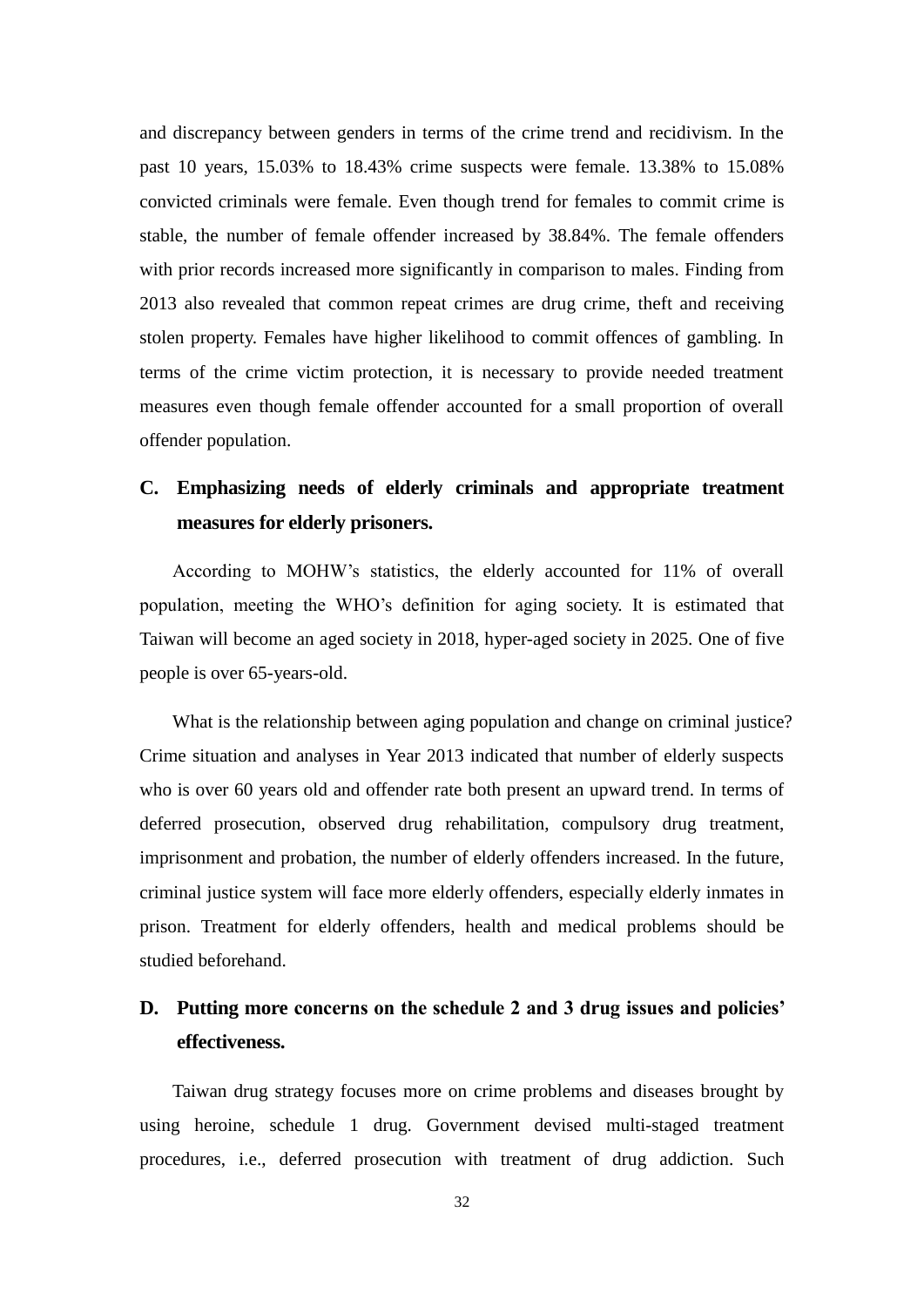procedures have gradually demonstrated their effectiveness. However, problems come to schedule 2 and 3 drugs. Government must pay more attention to these drug problems. Since 2011, the number of people who use the schedule 2 drugs exceeds that of people who use schedule 1 drugs. Individuals who manufacture, sell and transport schedule 3 drugs between 2004 and 2013 increased 40.66 times, its increasing trend is the most significant. Between 2010 and 2013, number of drug addicts who were fined and amount of fine all have increased. Facing the more serious problems brought by schedule 2 and 3 drugs, related authorities should reevaluate the effectiveness of current policy with evidence-based method, and consider other workable treatment.

# **E. Reinforcing medical and rehabilitation strategies for schedule 1 drug users.**

In recent years, with the hope to ameliorate drug problem, the government has strived for implementing the strategy of diverting drug users to medical system; for example, deferred prosecution with conditions to receive drug treatment for drug addicts. Nevertheless, proportion to revoke the deferred prosecution was high among drug abusers. That reduced the effectiveness of medical model in drug strategy government adopted. We herein suggest government should develop evaluation tools to screen drug users who are highly possible to overcome drug problem. Using accurate evaluation can promote the successful rate and proportion for treatment of drug addiction.

Cooperating with NGO groups, which have capacities to treat drug addiction, investing funds to develop therapeutic community, and integrating NGO groups around Taiwan become "addiction-controlled stops" for drug abusers. Combining local medical and social rehabilitation resources, they can provide immediate help for needed drug abusers to prevent deterioration of addiction.

## **F. Closely watching trend for drunk driving and hit-and-run cases and its preventive strategies.**

According to crime statistics of Year 2013, major and serious cases for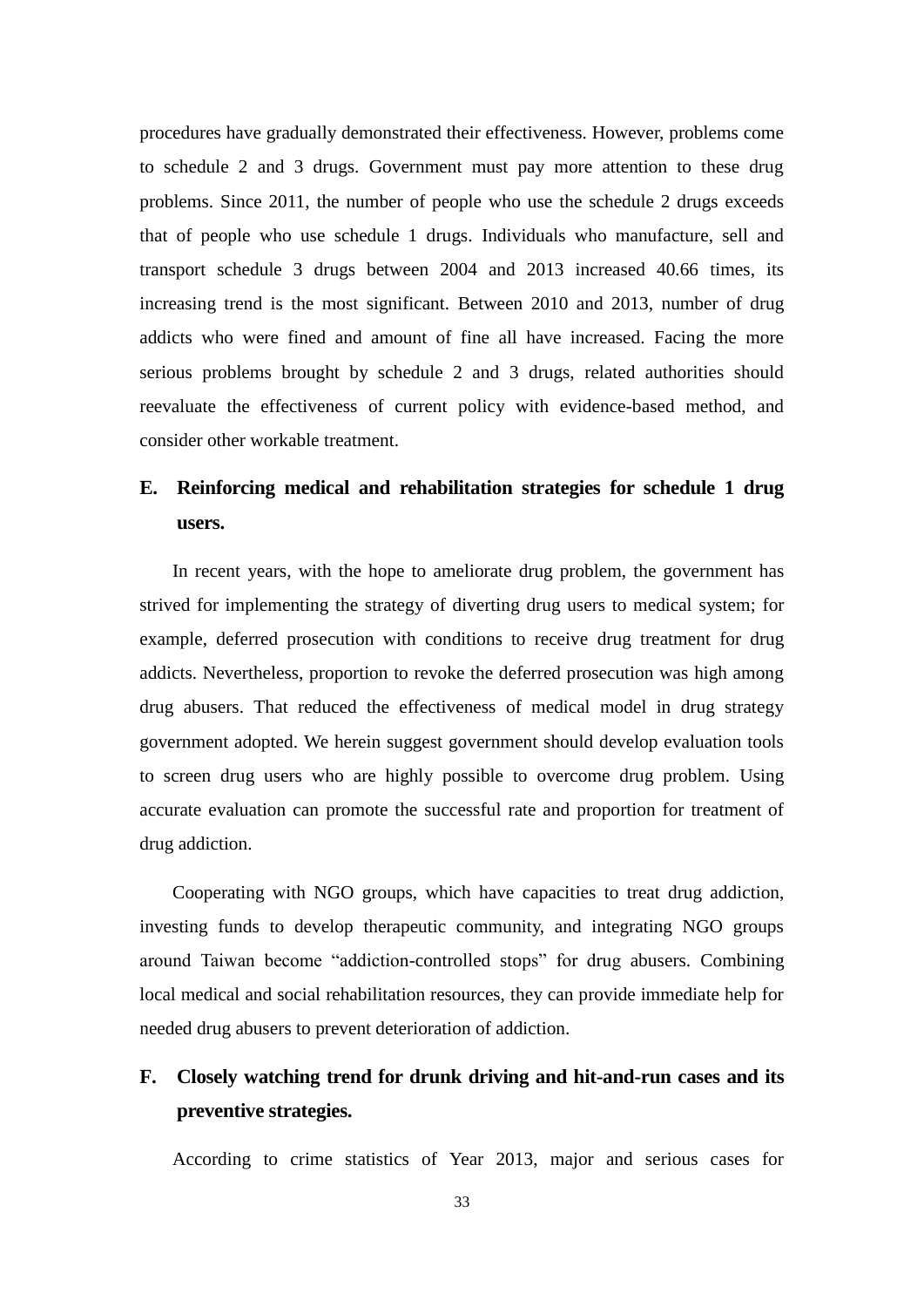endangering public safety include drunk driving and hit-and-run cases. The dramatic increase in hit-and-run cases might result from the severe punishment for drunk driving. Therefore, in addition to reinforce the punishment for hit-and-run drivers, it is necessary to find out what factors make them easy to reoffend. It also needs to provide social education. Drivers or riders should be encouraged to use "designated driver", "car booking", or "alternative driving" service after they attend party. The government should use all means to promote such services.

#### **G. Reinforcing the crime statistics and prevention for food and drug crimes.**

In recent years, there are many crimes that endanger citizens' health by food or drug, or the bad medical quality, making people scare and distrust the government. The status quo of food and drug crime is still very vague. As a result, we do not fully understand the characteristics and development conditions of such crimes. We even have no chance to design effective prevention strategy. It is necessary to integrate relevant laws and regulations, establishing sound food and drug crime statistics and reviewing how preventive strategy might impact the development of food and drug crimes.

# **H. Based on findings on trends for juvenile crime to plan prevention and treatment guidelines.**

Since 2005, the overall crime in Taiwan presented a downward trend. Generally, it is believed that crime problem is stable in Taiwan area; however, there are some changes in juvenile crime. Observing trend for juvenile crime between 2007 and 2013, it can be found: 1. juvenile offender rate increased; 2. more juveniles committed drug crime and sex crime; 3. more juvenile offenders in the correctional institutions are poor or barely able to cover basic needs; 4. between 2011 and 2013 in juvenile correctional institutions, over 1/3 of male have history of crime, while over 2/3 female have history of crime. Both male and female juvenile offenders have common recidivism problem on deviant behavior, theft and fraud. Yet, teenage boy have higher recidivism rate on offenses against public safety and forceful-taking/robbery. Teenage girls have higher recidivism rate on drug law and assault.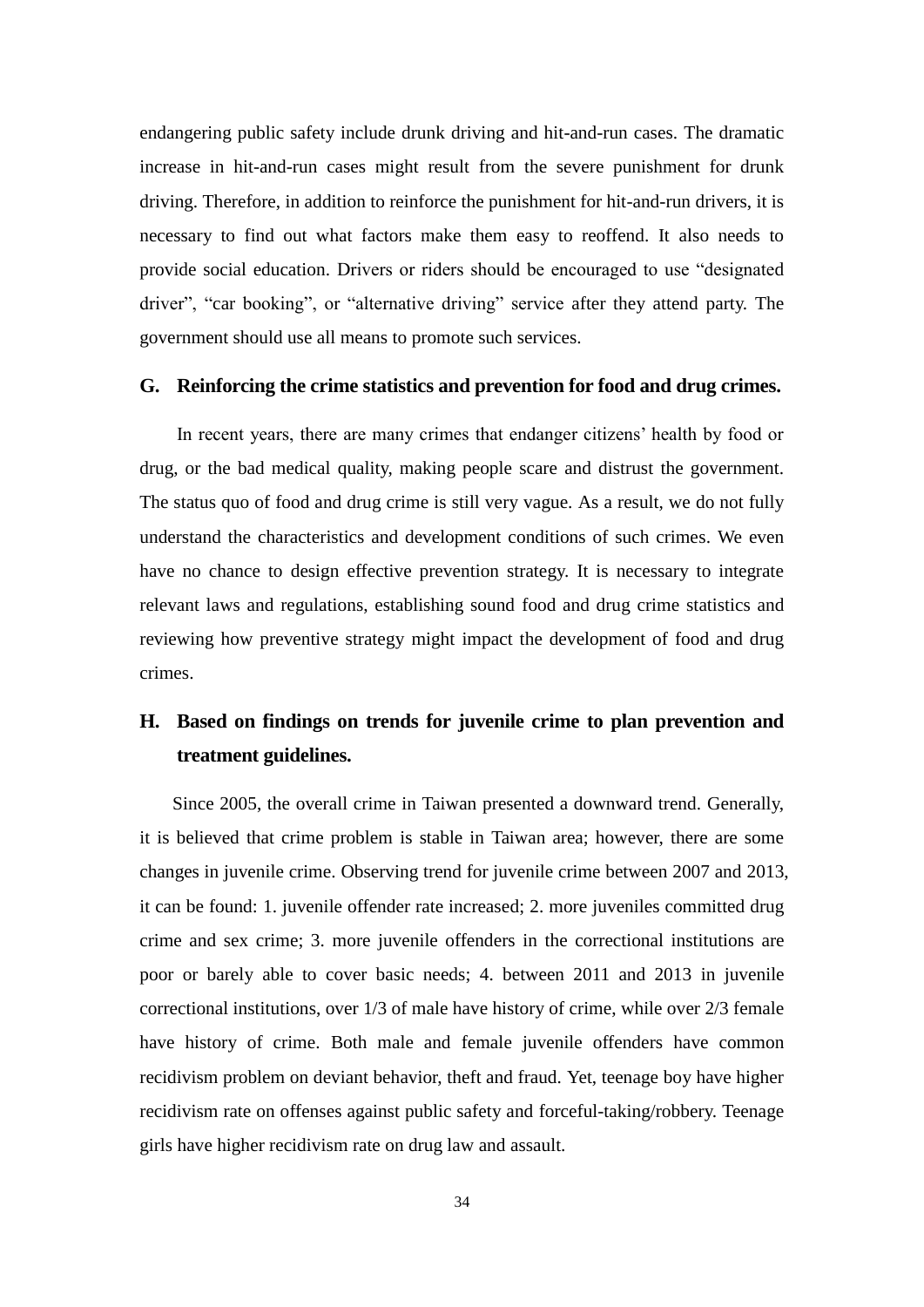The above trends should provide direction to plan effective juvenile crime prevention and treatment in the future. Particularly, more concerns should be put on disadvantaged children and juveniles, as well as on recidivists' reintegration into society.

#### **I. Reinforcing connections among the crime victim protection network.**

In 2009, the Crime Victim Protection Act was amended, and victims of sex crime and domestic violence are qualified for compensation. In the past 15 years, protection and service network for sex crime and domestic violence victims have existed in social work, criminal justice, and medical systems. For victims who suffered from sex crime and domestic violence, Association for Victim Support helps them to apply for crime victim compensation, while other protection can reinforce victims' medical service, placement and housing, legal assistance, psychological therapy and other service through existing network. They can operate effectively, allowing most of victims to obtain enough necessary services.

# **J. Continually reduce the lawsuit abuse and reinforce diversion for saving judicial and correction resources**

In recent years, prosecution authority attempts to simplify the lawsuit procedure and ameliorate trouble and problem brought by the lawsuit. Prosecutors office increased the rate to apply for summary judgment, non-prosecution or suspended prosecution. When carrying out each policy, related law enforcement agencies should conduct policy analyses and evaluation mechanism. Take Year 2013 for example, 34.95% of investigated cases in district prosecutors offices were not prosecuted. Among these cases, Offenses of Perjury and Malicious Accusation, Offenses against Reputation and Credit, Offenses of Destruction, Abandonment and Damage of property all have non-prosecution rate for over 60%. It is necessary to propose the policy for preventing lawsuit abuse for such cases that need not enter into the criminal investigation system. As for misdemeanor, it is necessary to reinforce the criminal diversion mechanisms, such as deferred prosecution, suspension of punishment, Social Labor Services Diversion, etc. Those actions can reduce cases entering criminal justice system for saving lawsuit and correction treatment resources. It also